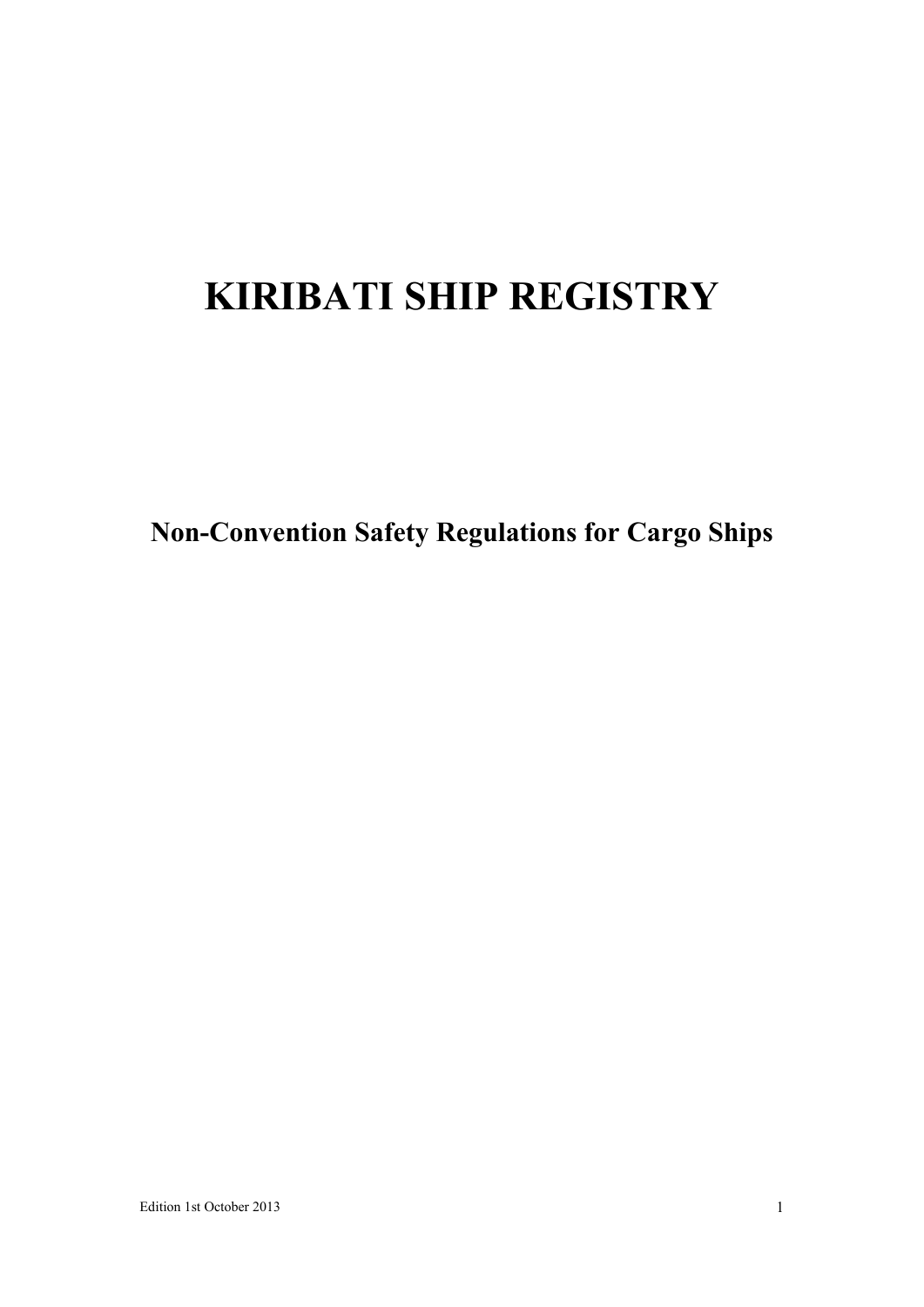# **CONTENTS**

| Chapter 1  | General                                             | 3  |
|------------|-----------------------------------------------------|----|
| Chapter 2  | Ship certification and surveys                      | 5  |
| Chapter 3  | Load lines                                          | 6  |
| Chapter 4  | Construction - Structure, subdivision and equipment | 7  |
| Chapter 5  | Stability and bilge pumping arrangements            | 8  |
| Chapter 6  | Machinery installations                             | 10 |
| Chapter 7  | Electrical installations                            | 11 |
| Chapter 8  | Fire protection, detection and extinction           | 12 |
| Chapter 9  | Life-saving appliances and arrangements             | 16 |
| Chapter 10 | Radiocommunications                                 | 20 |
| Chapter 11 | Safety of navigation                                | 21 |
| Chapter 12 | Prevention of pollution                             | 23 |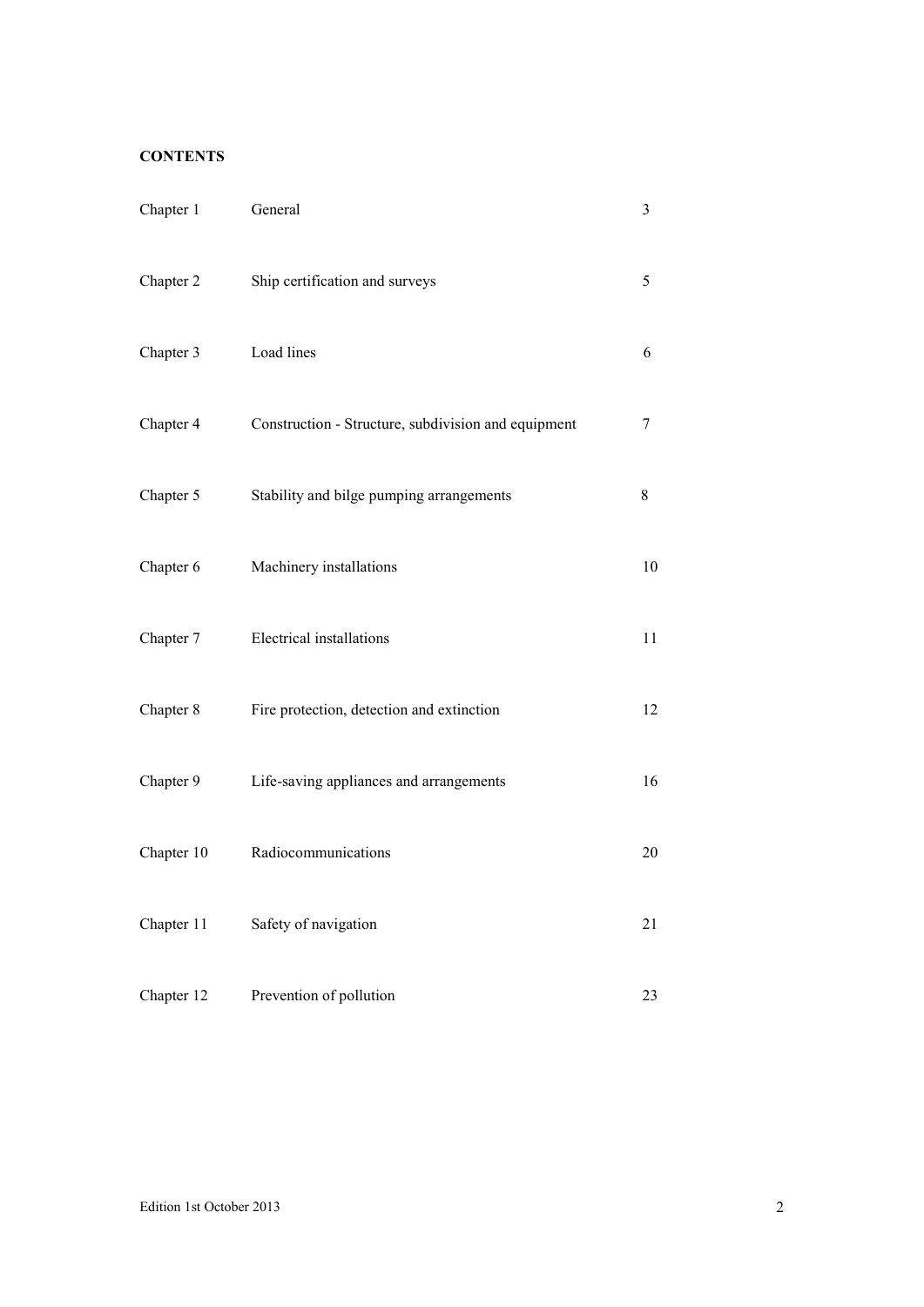## **GENERAL**

#### **Regulation 1**

# **Application**

1 Unless expressly provided otherwise, the present Regulations apply only to new vessels, including barges, engaged in maritime navigation, whose length overall is 12 metres (m) or more and for which the provisions of the Conventions listed in the following paragraph do not apply.

2 Where the provisions in force of:

.1 The International Convention for the Safety of Life at Sea (SOLAS), 1974, as modified by its Protocol of 1988;

.2 The International Convention on Load Lines (LL), 1966, as modified by its Protocol of 1988;

.3 The International Convention on Standards of Training, Certification and Watchkeeping (STCW), 1978, as amended;

.4 The International Convention for the Prevention of Pollution from Vessels (MARPOL), 1973/78; and

.5 International Regulations for Preventing Collisions at Sea (COLREG), 1972,

apply to the vessels, including barges, subject to the present Regulations, those provisions shall be considered to be part of the present Regulations and shall consequently apply.

#### **Regulation 2**

#### **Definitions**

Administration means the Government of the Republic of Kiribati.

Approved means approved by the Administration.

Recognised Organisation means an organisation authorised by the Administration for carrying out statutory certification of the vessels flying Kiribati flag.

A passenger ship is a ship which carries more than twelve passengers.

A passenger is every person other than the master and members of the crew.

A vessel is any vessel which is not a passenger ship.

A fishing vessel is a vessel used for the purpose of catching fish, whales, seals, walrus or other living resources of the sea.

New vessel means a vessel with its keel laid or which is at similar stage of construction on or after 1st March 2012.

Existing vessel means a vessel which is not a new vessel.

Barge means a vessel without its own means of propulsion.

Length is the overall length of the vessel's hull.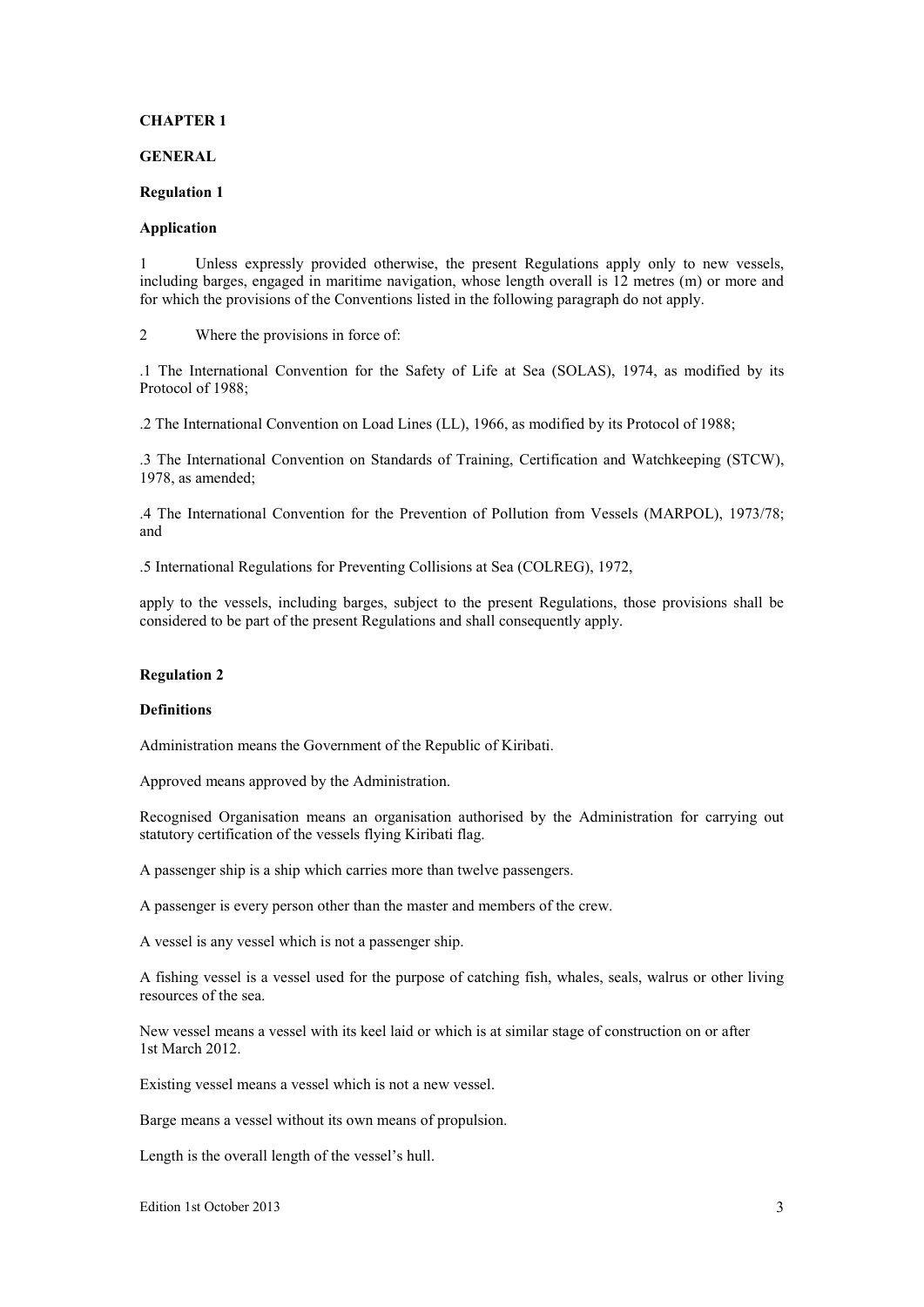Freeboard assigned is the distance measured vertically downwards amidships from the upper edge of the deck line to the upper edge of the related load line.

Gross tonnage (GT) means the measure of the overall size of a vessel determined in accordance with the provisions of the International Convention on Tonnage Measurement of Ships, 1969.

International voyage means a voyage between ports in two different countries.

A pleasure craft means a craft not engaged in trade used for tourism or sport.

The present Regulations means the "Non-Convention Safety Regulations for Cargo Ships".

A tanker is a vessel constructed or adapted for the carriage in bulk of liquid cargoes of an inflammable nature.

LSA Code refers to the International Life-Saving Appliance (LSA) Code adopted by the IMO Maritime Safety Committee in Resolution MSC 48(66), as amended.

## **Regulation 3**

#### **Exceptions and Exemptions**

1 The present Regulations do not apply to:

.1 existing vessels and barges, unless expressly provided otherwise;

.2 vessels belonging to the State and used for non-commercial purposes, vessels of war and troop vessels;

- .3 passenger ships;
- .4 pleasure craft not engaged in trade;
- .5 fishing vessels;
- .6 wooden vessels of primitive build; and
- .7 vessels, including barges, whose overall length is less than 12 m.

2 The Administration may exempt the vessel from any requirement in these regulations that it regards as either impracticable or unreasonable for any vessel in view of the distance of the vessel's area of operation from its base port, the type of vessel, the weather conditions and the absence of general navigational hazards, provided that it complies with such other requirements which, in the opinion of the Administration, are adequate for the safe service for which it is intended.

## **Regulation 4**

## **Equivalents**

1 Where in this Regulations any special type of appliance, equipment, extinguishing medium or arrangement is specified, any other type of appliance, etc., may be allowed if the Administration is satisfied that it is not less effective as required by the Regulations.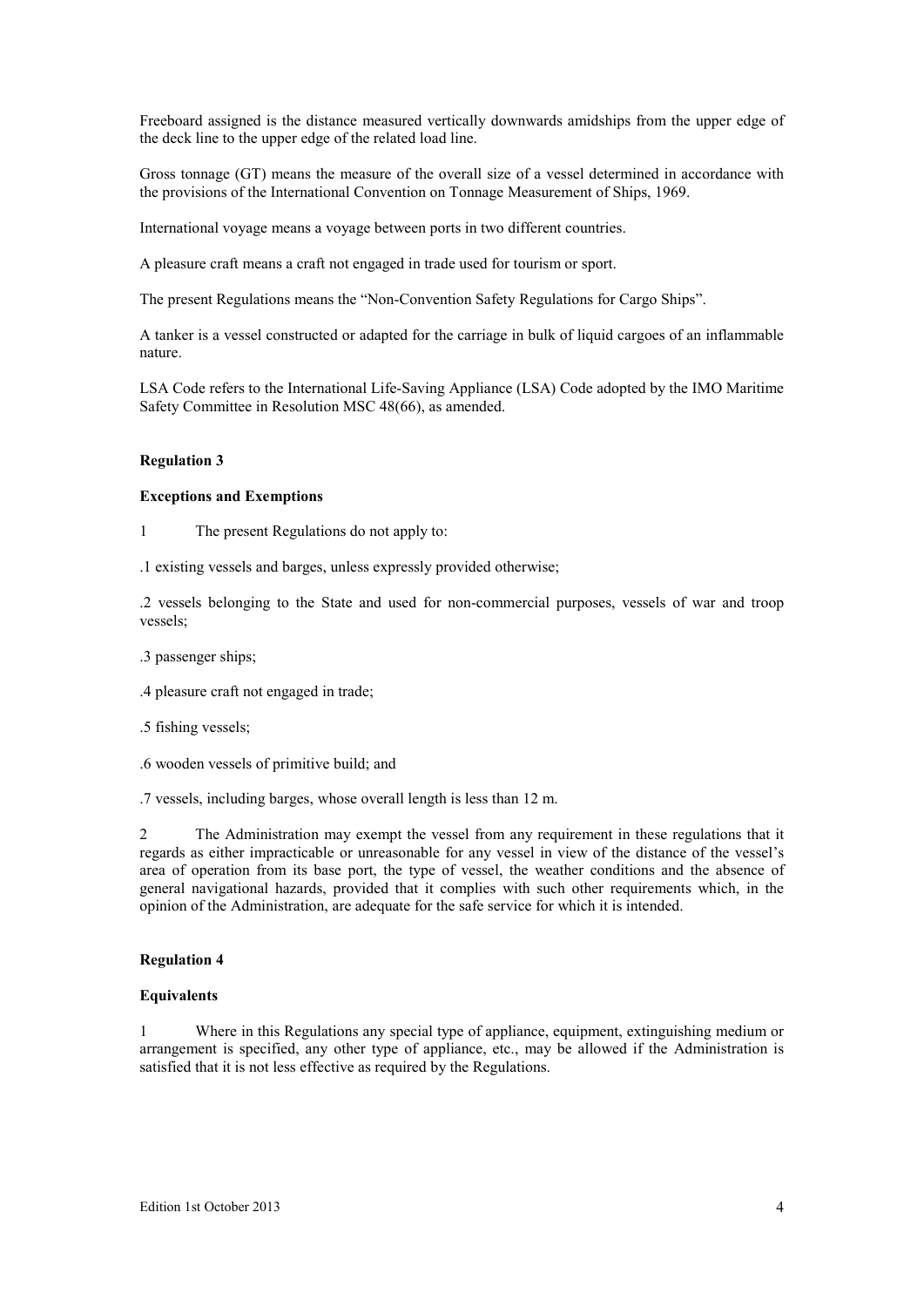# **SHIP CERTIFICATION AND SURVEYS**

## **Regulation 1**

## **Surveys and Outside Bottom Inspections**

1 All vessels to which the present Regulations apply shall be subjected to surveys, carried out by the Administration or Recognised Organisation in accordance with the said Regulations, including outside bottom inspection which includes shafting and propeller, rudder, sea inlets, scuppers, shell valves and other underwater parts. A minimum of two bottom inspections of the outside of the ship's bottom shall be carried out during any five year period and the interval between any two such inspections shall not exceed 36 months.

## **Regulation 2**

## **Issue or endorsement of the Certificate**

1 A certificate called a "Cargo Ship Safety Construction Certificate" shall be issued to a vessel that complies with the provisions of Chapter 4, 5, 6 and 7 and any other relevant requirements of the present Regulations after an Initial or a Renewal survey.

2 A certificate called a "Cargo Ship Safety Equipment Certificate" shall be issued to a vessel that complies with the provisions of Chapter 4, 5, 6, 7, 8, 9 and 11 and any other relevant requirements of the present Regulations after an Initial or a Renewal survey.

3 A certificate called a "Cargo Ship Safety Radio Certificate" shall be issued to a vessel that complies with the provisions of Chapter 10 and any other relevant requirements of the present Regulations after an Initial or a Renewal survey.

4 A certificate called a "Load Line Certificate" shall be issued to a vessel that complies with the provisions of the International Convention on Load Lines, 1996, as amended, and Chapter 3, and any other relevant requirements of the present Regulations after an Initial or a Renewal survey.

5 When an exemption is granted to a vessel under and in accordance with the present Regulations, a certificate called an "Exemption Certificate" shall be issued in addition to the certificate prescribed in the present Regulations. The "Exemption Certificate" shall be attached to the Certificate.

6 After the completion of Initial or Renewal survey, Interim certificates with validity not exceeding 5 months, shall be issued by the Administration or a Recognised Organisation. Full-term certificates shall be issued for a period of not more than 5 years before the expiry of the Interim certificates.

7 All vessels are subjected to annual surveys. Upon completion of the annual surveys, the Full-Term certificates shall be endorsed as appropriate.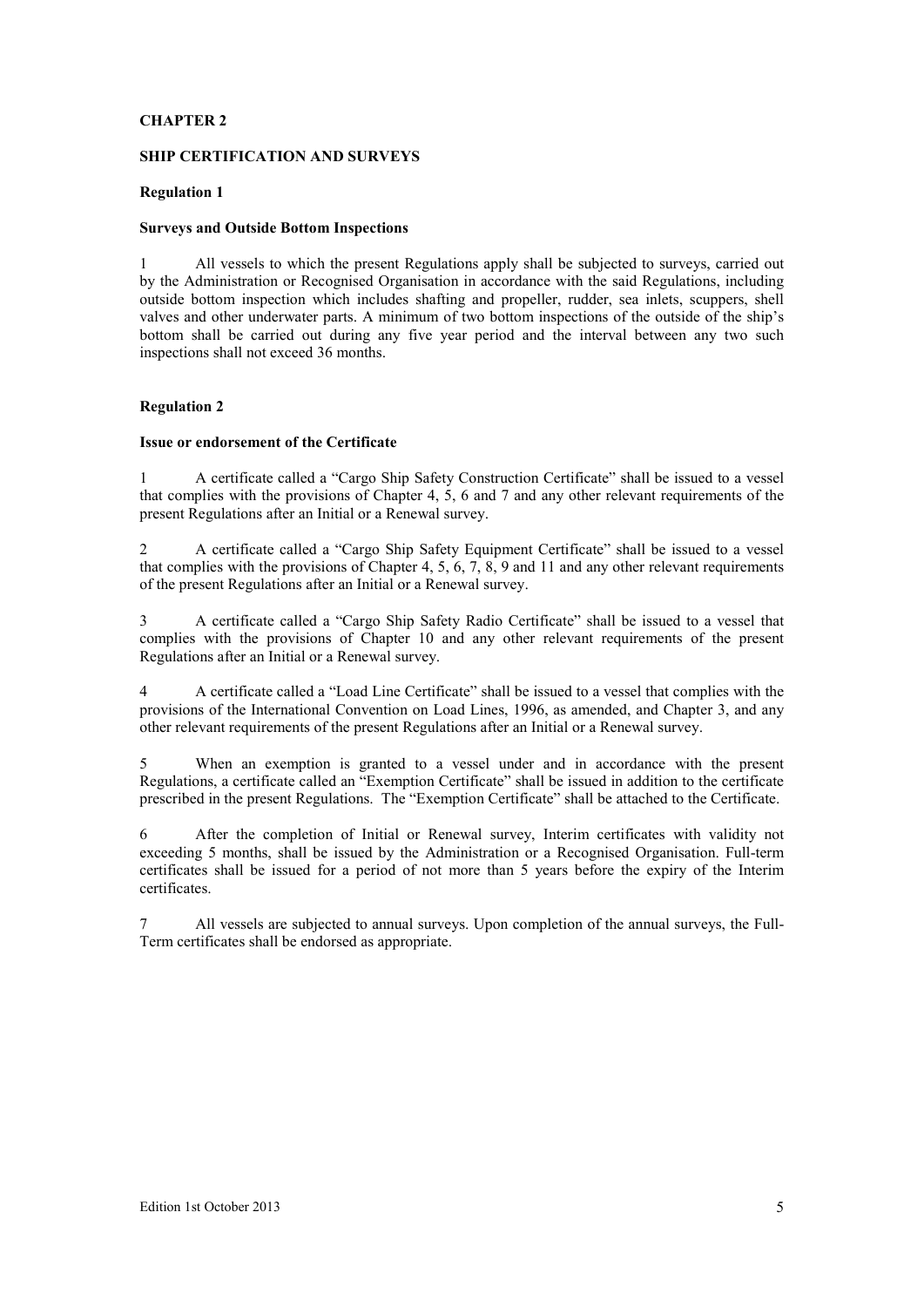# **LOAD LINES**

# **Regulation 1**

# **General**

1 A Load Line shall be assigned to all vessels, including barges, covered by the present Regulations.

2 Vessels covered by the present Regulations are subject to the provisions of the International Convention on Load Line, 1966, as amended, except for vessels less than 24 m shall comply with the provisions of the Convention to an extent as deemed necessary by the Administration with restriction to its voyages.

# **Regulation 2**

# **Freeboard Assignment**

1 The following freeboard assignment tabulations, including corrections, shall be applicable to vessels of less than 24 m in length.

Freeboard Assignment Tabulations (including corrections)

| Length of Ship (m) | Freeboard (mm) | Length of Ship (m) | Freeboard (mm) |
|--------------------|----------------|--------------------|----------------|
|                    | 340            | .                  | 580            |
|                    | 380            |                    | 620            |
|                    | 420            |                    | 660            |
|                    | 460            |                    | 700            |
|                    | 500            |                    | 740            |
|                    | 540            | ^^                 |                |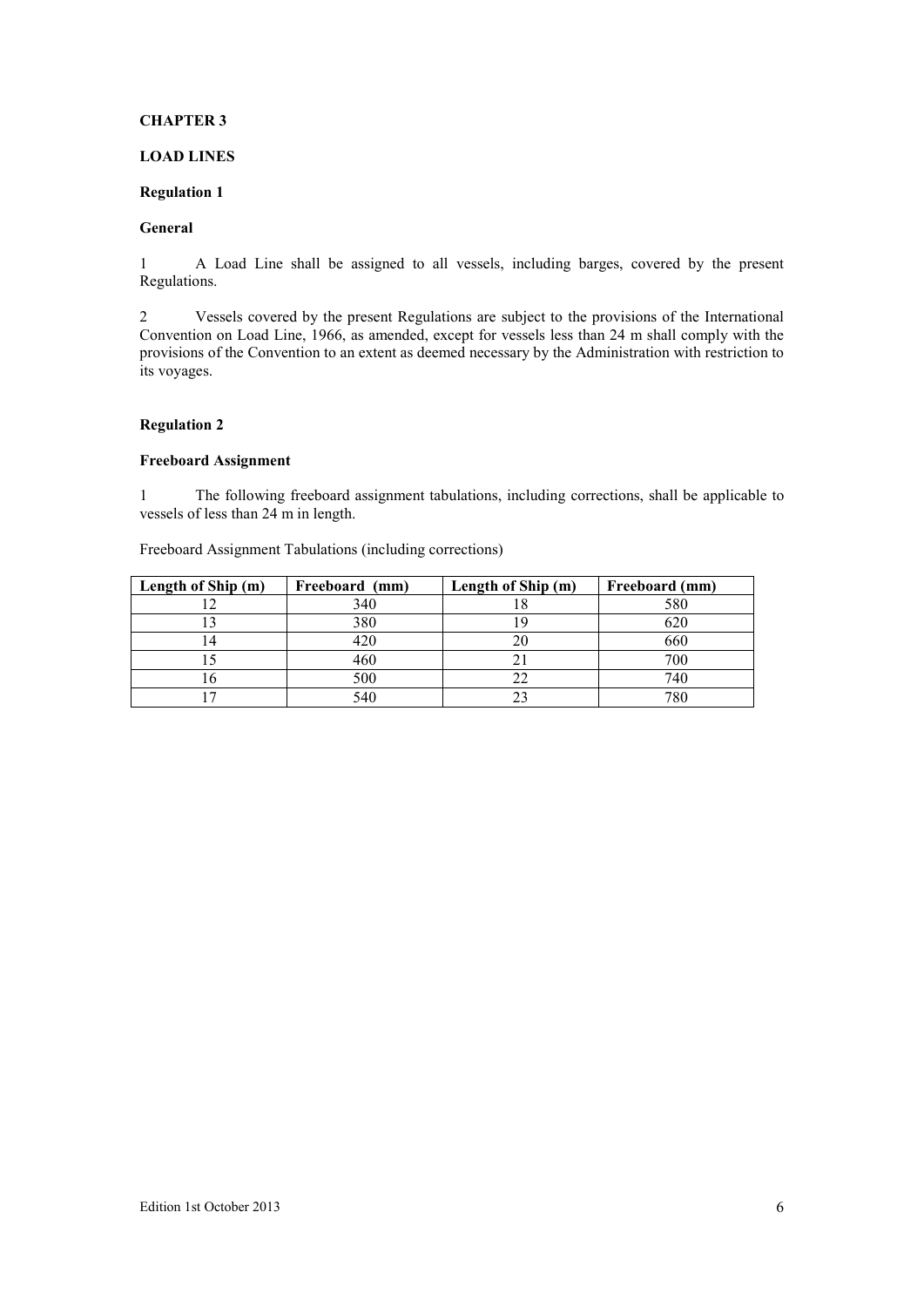## **CONSTRUCTION - STRUCTURE, SUBDIVISION AND EQUIPMENT**

## **Regulation 1**

## **General**

1 The machinery and electrical installations, mechanical and electrical equipment, boilers and other pressure vessels, pipes, cables and other associated fittings shall be of a design and construction adequate for the service for which they are intended. They shall be so installed and protected as to reduce to a minimum any danger to persons on board and the environment, due regard being paid to moving parts, hot surfaces and other potential hazards. The design shall have regard to materials used in construction, the purpose for which the equipment is intended and the working and environmental conditions in which it will be used.

## **Regulation 2**

#### **Construction**

1 The strength and method of construction of the shell, superstructures, deckhouses, machinery trunks, doors and other structures as well as the equipment shall allow the vessel to withstand any of the conditions foreseeable in the service for which it is intended and shall be considered satisfactory by the Administration. A vessel constructed and maintained in conformity with the standards recognised by the Administration may be considered to comply with the requirements of the present Regulations.

# **Regulation 3**

#### **Anchor and Mooring Equipment**

1 Every vessel shall be fitted with anchor equipment designed for quick operation which are safe and shall consist of anchor, anchor chains or wire ropes, stoppers and windlass or arrangements for dropping and hoisting the anchor and for holding the vessel at anchor in all foreseeable service conditions.

2 Every vessel shall also be fitted with adequate mooring equipment for safe mooring in all operating conditions.

3 Anchor and mooring equipment shall comply with the requirements of the Administration or those of a Recognised Organisation authorised by the Administration.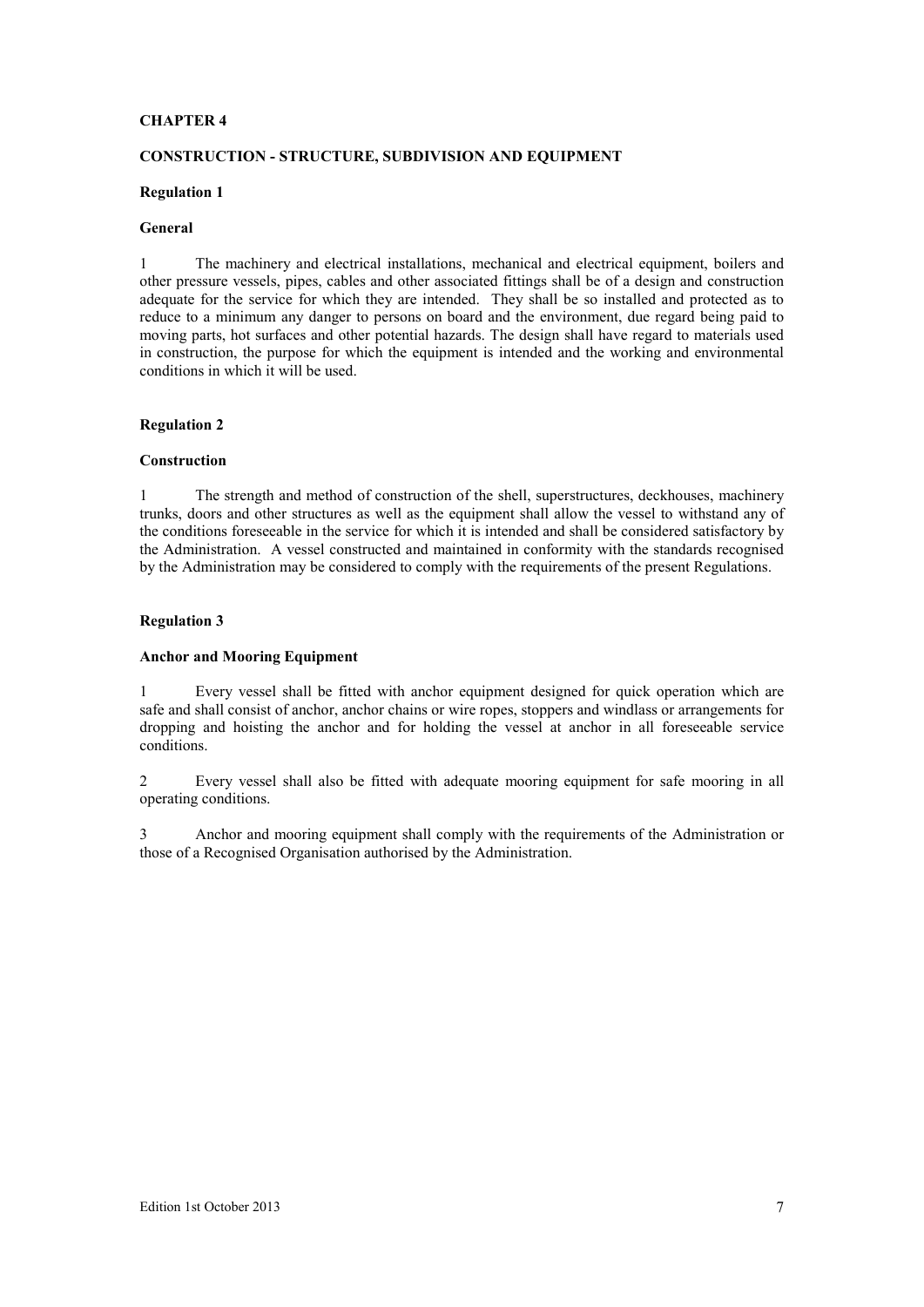## **STABILITY AND BILGE PUMPING ARRANGEMENTS**

#### **Regulation 1**

# **Intact stability**

1 The intact stability booklet shall be endorsed by the Administration or by the Recognised Organisation which issues the load line.

2 The stability test shall be carried out to the satisfaction of the Administration. The vessel shall be supplied with reliable stability information to enable the Master of the vessel to obtain accurate guidance as to the stability of the vessel under varying conditions of service.

3 If there is any alteration or modification made to a vessel, the Administration shall require additional stability information.

4 The intact stability booklet shall include the following minimum loading conditions of the vessel:

.1 Full homogeneous load condition - departure with 100% of consumables on board.

.2 Ballast condition - departure with 100% of consumables on board.

.3 Ballast condition - arrival with 10% of consumables on board.

5 The following minimum stability criteria shall be met unless the Administration is satisfied that operating experience justifies departure there from:

.1 The area under the curve of righting levers (GZ curve) shall be not be less than;

(i) 0.075 meter-radians up to an angle of 20° when the maximum righting lever (GZ<sub>max</sub>) occurs at 20° and 0.055 meter-radians up to an angle of 30° when the maximum righting lever (GZ<sub>max</sub>) occurs at 30° or above. Where the maximum righting lever  $(GZ<sub>max</sub>)$  occurs at angles between 20° and 30° the corresponding area under the righting lever curve shall be determined by linear interpolation.

.2 0.03 meter-radians, between the angle of heel of 30° and 40° or angle of flooding if this angle is less than 40°.

.3 the righting lever (GZ) shall be at least 200 mm at an angle of heel equal to or greater than 30°.

.4 the maximum righting lever  $(GZ_{\text{max}})$  shall occur at an angle of heel of 20 $^{\circ}$  or more.

.5 the initial metacentric height  $(GM_0)$ , after correction for free surface, shall be not less than 150 mm.

# **Regulations 2**

# **Stability plans and data**

1 The vessel shall be provided with the following approved plans and data:

.1 Capacity Plan / Deadweight Scale.

The Capacity Plan shall show the distribution of all tanks and holds in the vessel together with their centres of gravity, longitudinal and vertical, and their free surface inertias. Additionally, there should be a Deadweight Scale, tons per centimetre (or tons per inch), etc., plotted against a scale of drafts, ranging between the vessel's light and maximum loaded drafts

# .2 Cross Curves of Stability.

The Cross Curves of Stability shall be calculated to include any enclosed structures.

Edition 1st October 2013 8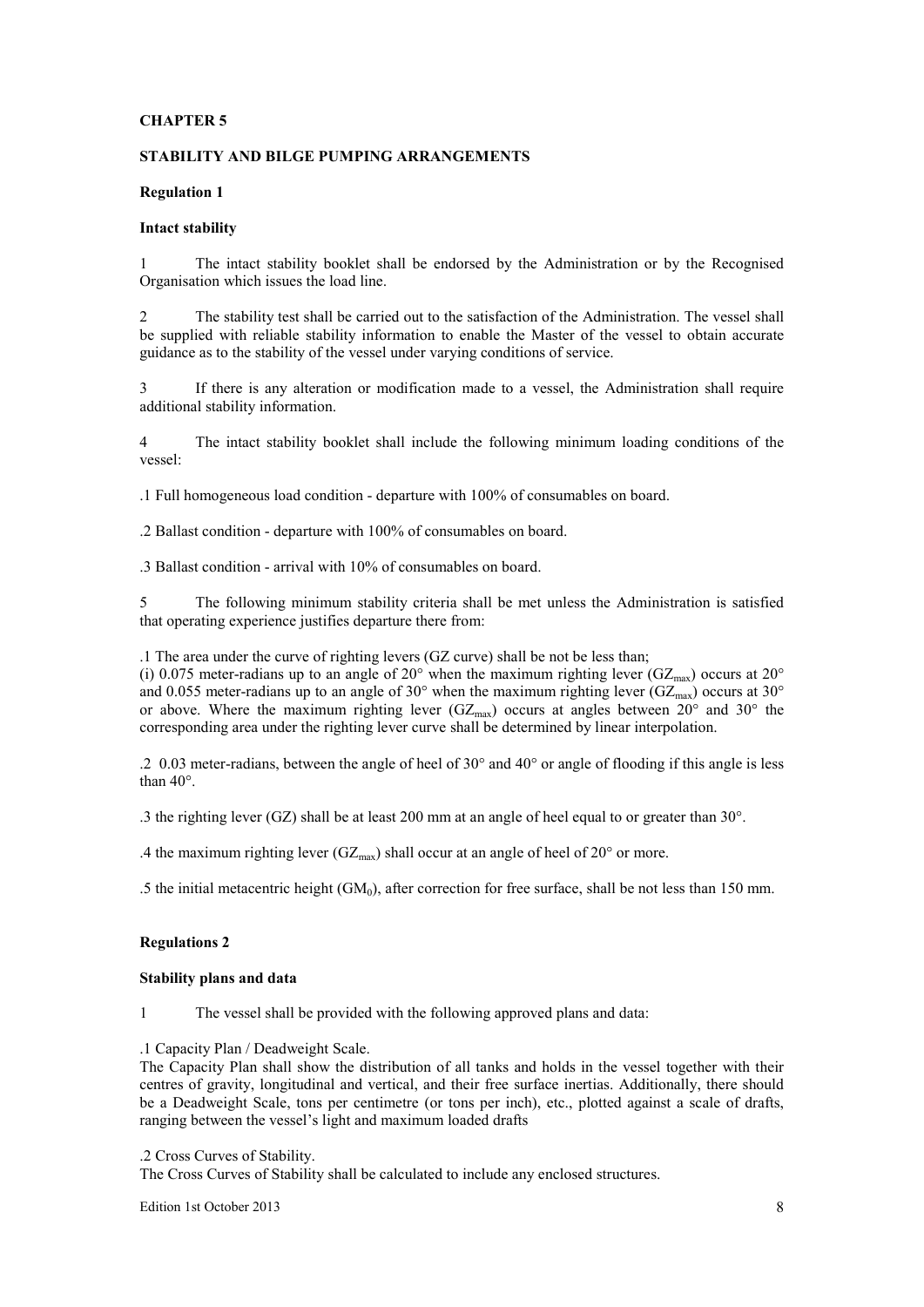#### .3 Hydrostatic Curves or Particulars

The hydrostatic particulars either in a curve or tabular form shall be available on board the vessel.

2 For Special vessels, additional or alternative stability requirements may be required by the Administration.

## **Regulation 3**

## **Bilge pumping arrangements**

## **1 General**

.1 All vessels shall be provided with appliances or means of draining water from all watertight compartment and bilges. Unless, the Administration is satisfied that the safety of the vessel is not impaired, the bilge pumping arrangements can be dispensed within a particular compartment.

## **2 Bilge pumps**

.1 All vessels shall be provided with at least two independent power operated bilge pumps.

.2 The bilge main has to be of sufficient size to accommodate the pumping capacity of the bilge pump delivering water at a speed of 2 m/s. However, for vessels of less than 35 m in length, this speed may be reduced to 1.2 m/s.

.3 Sanitary, ballast, general service and fire pumps may be accepted as the independent power operated bilge pump provided it is connected to the bilge pumping system and its outflow complies with paragraph 2.2.

.4 The locations of suctions, non-return valves and control spindles and distribution boxes shall comply with requirements as to accessibility and penetration through bulkheads as the Administration may require. Means shall be provided for sounding every compartment which is served by the bilge pumping system and not readily accessible at all times during the voyage.

In any unattended propulsion machinery space, an automatic remote bilge level alarm shall be fitted.

## **3 Direct bilge suction arrangements**

.1 In the machinery compartment, at least one suction duct shall be directly connected to a bilge pump.

.2 The diameter of this duct shall be at least equal to that of the bilge main.

.3 Such direct suction may be via a fixed pipe or flexible hose. When the suction is through a fixed pipe, it shall be placed as low as possible. It shall be accessible for cleaning and fitted with a nonreturn valve.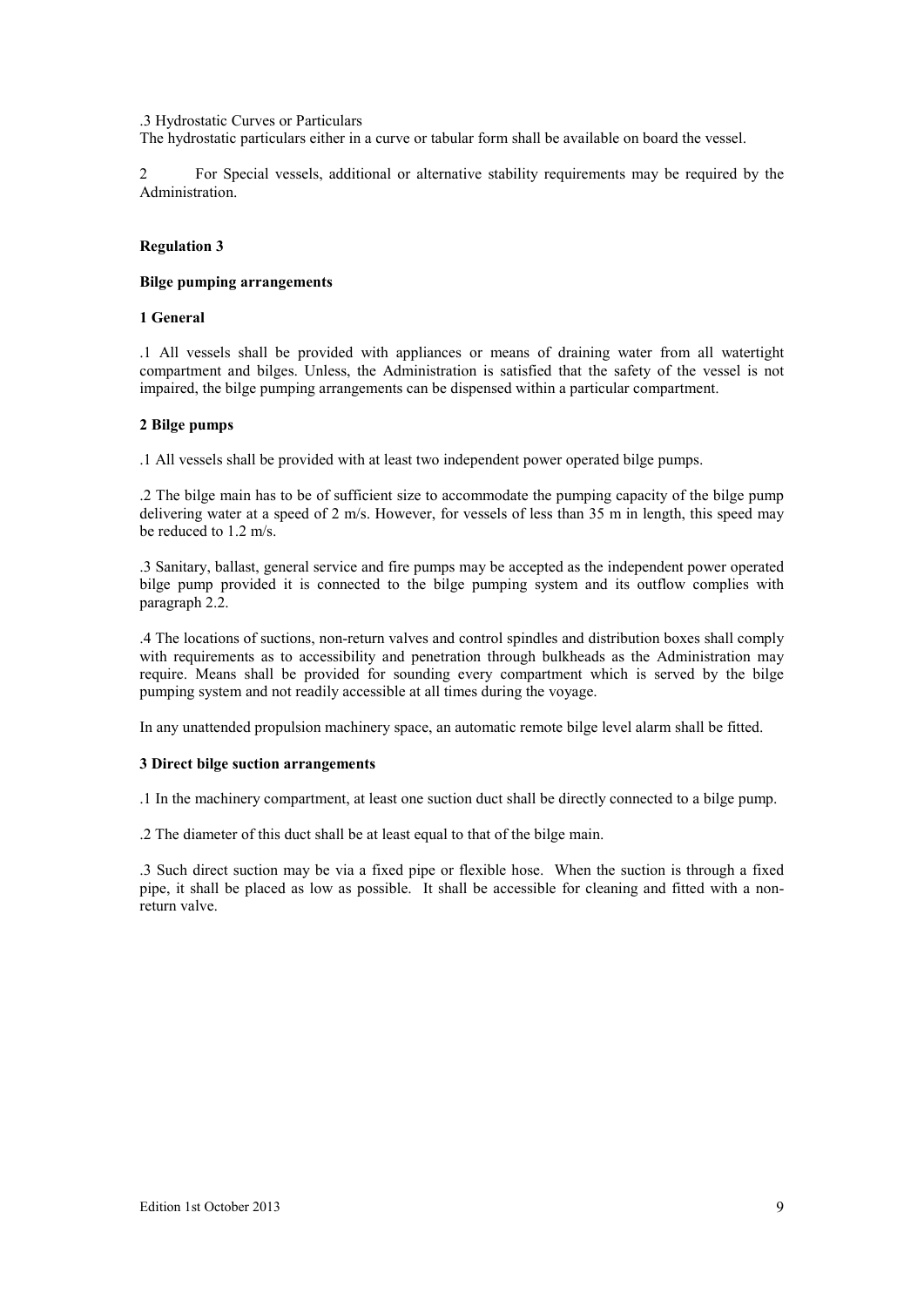## **MACHINERY INSTALLATIONS (not applicable to unmanned barges)**

## **Regulation 1**

## **General**

1 All main and auxiliary machineries including its related systems and their associated fittings shall be designed, constructed and maintained in compliance with acceptable structural, mechanical and electrical standards, where applicable, of the requirements of Administration or rules of Recognised Organisation, as is appropriate to ensure the minimum level of safety and not to cause any harm or danger to any person.

2 On the navigation bridge, indicators for propeller speed and direction of rotation shall be fitted.

# **Regulation 2**

#### **Steering gear arrangement**

1 All vessels shall be provided with a main steering gear arrangement capable of steering the vessel at maximum speed. The main steering gear and rudder shall be so designed as not to suffer damage at maximum speed while going astern.

2 All vessels shall be provided with an auxiliary steering gear of adequate strength, capable of steering the vessel at navigable speed and of being brought quickly into action in an emergency. The emergency steering arrangements shall be clearly identified to indicate how the emergency system is being brought into effect with instructions visibly displayed.

3 On the navigation bridge, an indicator shall be provided to show the exact position of the rudder. Acceptable means of communication shall be provided between the navigation bridge and the tiller position.

# **Regulation 3**

#### **Communication between navigation bridge and machinery space**

1 There shall be two means of communication provided between the navigation bridge and the machinery space, one of which shall be an engine room telegraph giving visual indication of the orders and responses both in the machinery space and on the navigation bridge.

2 A vessel may be exempt from the installation of an engine-room telegraph as specified in paragraph 1 if the main means of propulsion is directly controlled from the navigation bridge under normal service conditions.

3 Vessel of length less than 24 m may be provided with only one of the means specified in paragraph 1 if, to the satisfaction of the Administration, two means of communications are considered unnecessary due to the proximity of the navigation bridge to the position of the controls of the main propulsion machinery.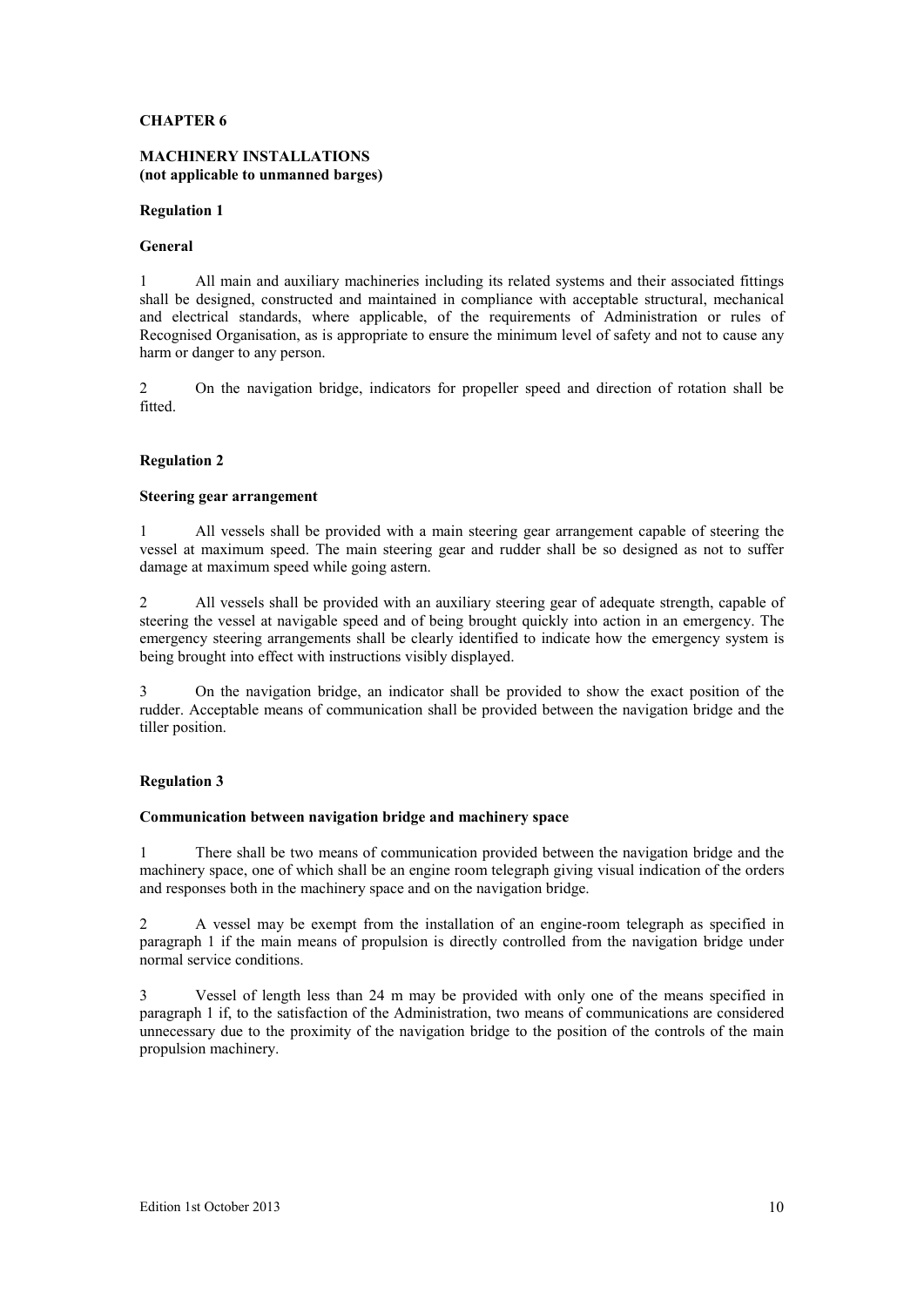# **ELECTRICAL INSTALLATIONS**

# **Regulation 1**

# **General**

1 All electrical installations of vessels shall be such that:

.1 all electrical auxiliary services necessary for maintaining the vessel in normal operational and habitable conditions will be ensured without recourse to the emergency source of power;

.2 electrical services essential for safety will be ensured under various emergency conditions; and

.3 the crew and vessel will be protected from electrical hazards.

# **Regulation 2**

# **Safety precautions**

1 All vessels shall be provided with protection against electrical shock by an earth system, protection against short circuits and prevention of temperature rises in electrical fittings, etc.

2 The hull return and earthed distribution systems shall not be used for any purpose in a tanker or a barge carrying flammable liquids in bulk.

3 Where the hull return system is used, all final sub-circuits, i.e. all circuits fitted after the last protective device, shall be two-wire and special precautions shall be taken such as considered satisfactory by the Administration.

# **Regulation 3**

# **Emergency electrical power**

1 All vessels shall be provided with an independent emergency electrical power located above the uppermost continuous deck and outside the machinery space readily accessible from the open deck. The emergency electrical power may be a generator or an accumulator battery provided with an emergency switchboard.

2 The emergency electrical power shall be capable of supplying the following services simultaneously:

.1 Emergency lighting in passage ways, stairways and exits, machinery spaces, generating stations and steering gear spaces, navigational bridge and chartroom, control stations, lifeboats, rescue boat, liferaft stowage position, muster stations and other emergency stations.

.2 Navigation lights and other lights required by COLREG Convention.

.3 General alarm, fire detection and alarm system and other alarm systems.

.4 All means of communication for transmitting distress and safety messages, including the vessel's whistle and internal communication as required in an emergency situation.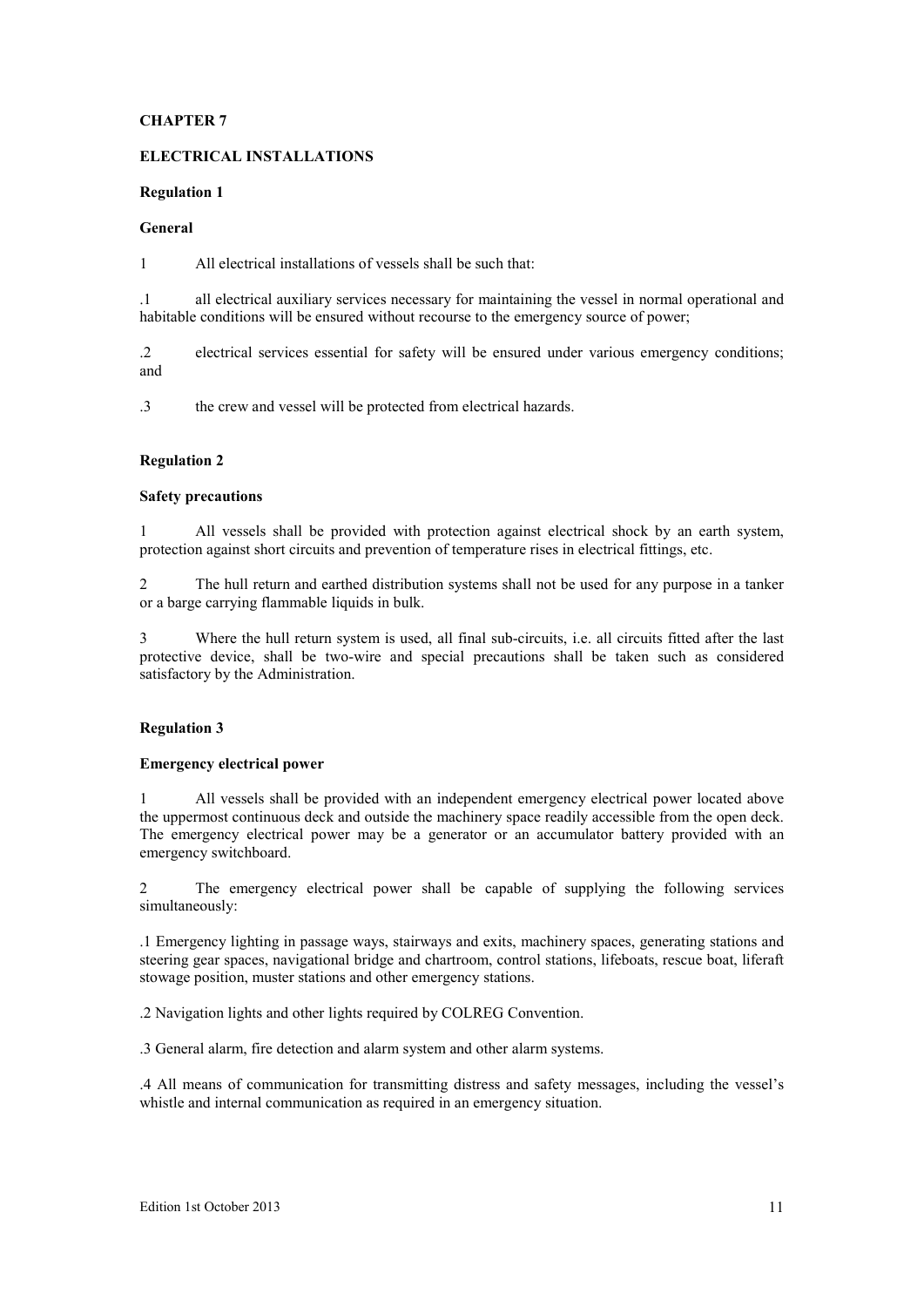## **FIRE PROTECTION, DETECTION AND EXTINCTION**

#### **Regulation 1**

## **General**

1 When the nature and conditions of the voyage are such that the application of the present Regulations is neither necessary nor reasonable, the Administration may adopt alternative arrangements if it is satisfied that they are as effective as the measures set out in the present chapter.

## **Regulation 2**

## **Fire prevention**

All fire-fighting appliances must be of an approved type in accordance with the International Code for Fire Safety Systems (FSS Code).

2 In case of fire, all vessels shall be provided with remote means outside the space concerned, for stopping ventilation fans serving machinery and cargo spaces and for closing all doorways, ventilators, annular spaces around funnels and other openings to such spaces.

3 All forced and induced draft fans, oil pumps, purifiers and other oil-handling equipment shall be fitted with remote controls situated outside the space concerned so that they may be stopped in the event of a fire arising in the space in which they are located.

4 All oil suction pipes from storage, settling or daily service tanks located above the double bottom shall be fitted with quick closing valve capable of being closed remotely from outside the space in which these tanks are located.

#### **Regulation 3**

## **Pressurised water fire-extinguishing systems**

1 Any pressurised water fire-extinguishing system, where required to be installed by the present chapter, shall consist of pipes fed by one or more pumps and serving nozzles through hydrants and hoses.

## **2 Fire pumps**

1 All vessels shall be provided with two fire pumps:

.1 One of these pumps shall be power-driven and may be a bilge, ballast or general service pump. The capacity of the power-driven pump shall be such that it can deliver a 12 m jet of water through a 12 mm diameter nozzle and its hose to maintain a pressure of 0.2 N/mm2 at any hydrant.

.2 The other may be a hand-operated pump or a power pump operated by a means independent from the vessel's main source of power. It shall be located outside the machinery space and be capable of producing a jet of water having a throw of not less than 6 m into any part of the vessel.

2 Relief valves shall be fitted to prevent excessive pressure in any part of the fire main. Every fire pump connected to the fire main shall be fitted with a non-return valve.

3 Vessels undertaking voyages less than 12 miles from the nearest land shall only be required to have one power-driven fire pump preferably independent of the main source of power.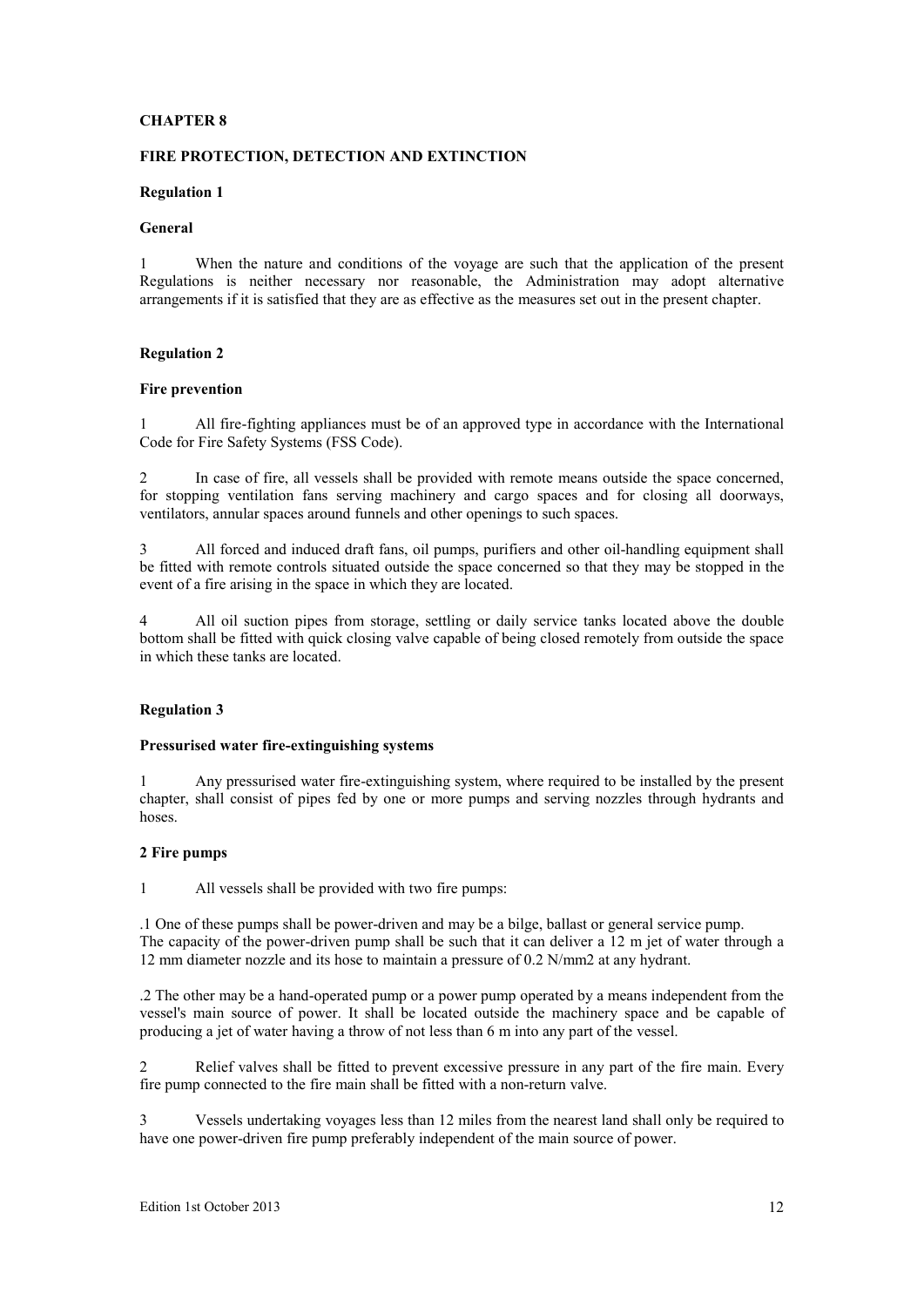## **3 Fire mains, hydrants, hoses, couplings and nozzles**

1 All vessels shall be provided with a fire main with hydrants, hoses with couplings and nozzles. There shall be at least 3 hoses of not less than 10 m long, one of which is to be fitted with a dual purpose jet-spray nozzle and the other two may have normal jet nozzles. The diameter of hoses and hydrants generally shall be at least 4 cm. All nozzles shall be fitted with a shutoff device and the diameter of nozzles shall be not less than 12 mm for vessels of 24 m or more in length and not less than 10 mm for other vessels.

All vessels of 300 GT or more shall be provided with two additional fire hoses.

2 For every vessel of 300 GT and more the number and position of the hydrants shall be such that at least two jets of water not from the same hydrant, one of which shall be from a single length of hose, may reach any part of the vessel normally accessible to the crew. For vessel less than 300 GT, one jet of water will be sufficient.

3 At least one hydrant shall be provided in the machinery space and one adjacent to the entrance.

4 The fire mains shall have no connections other than those necessary for fire-fighting and washing down, Materials that are readily rendered ineffective by heat shall not be used for fire mains. Where the fire-main is not self-draining, drain cocks shall be fitted.

5 The hoses couplings shall be either of the bayonet type or instantaneous release type. Hoses shall be stowed in boxes in conspicuous positions near the hydrants with which they are intended to be used.

6 All fire fighting equipment shall be maintained in a permanently serviceable condition and are to be painted red and clearly labelled for its specific purpose either in the working language of the crew and in English or by means of IMO symbols.

# **Regulation 4**

# **Machinery spaces**

1 In any unattended propulsion machinery space or oil-fired boiler space, it must be provided with one of the following fixed fire fighting systems:

.1 a pressurised water spray system or

.2 a gas smothering system or

.3 a fixed low expansion foam smothering system or

.4 a fixed high-expansion foam-smothering system.

The detailed requirements for the above system shall be in accordance with the size of the vessel.

The Administration may exempt the fixed fire fighting system for vessels engaged in voyages of less than 12 miles from the nearest land.

# **Regulation 5**

#### **Fixed fire detection and alarm systems in unattended propulsion machinery spaces**

1 For unattended propulsion machinery spaces, a fire detection and alarm system is to be fitted.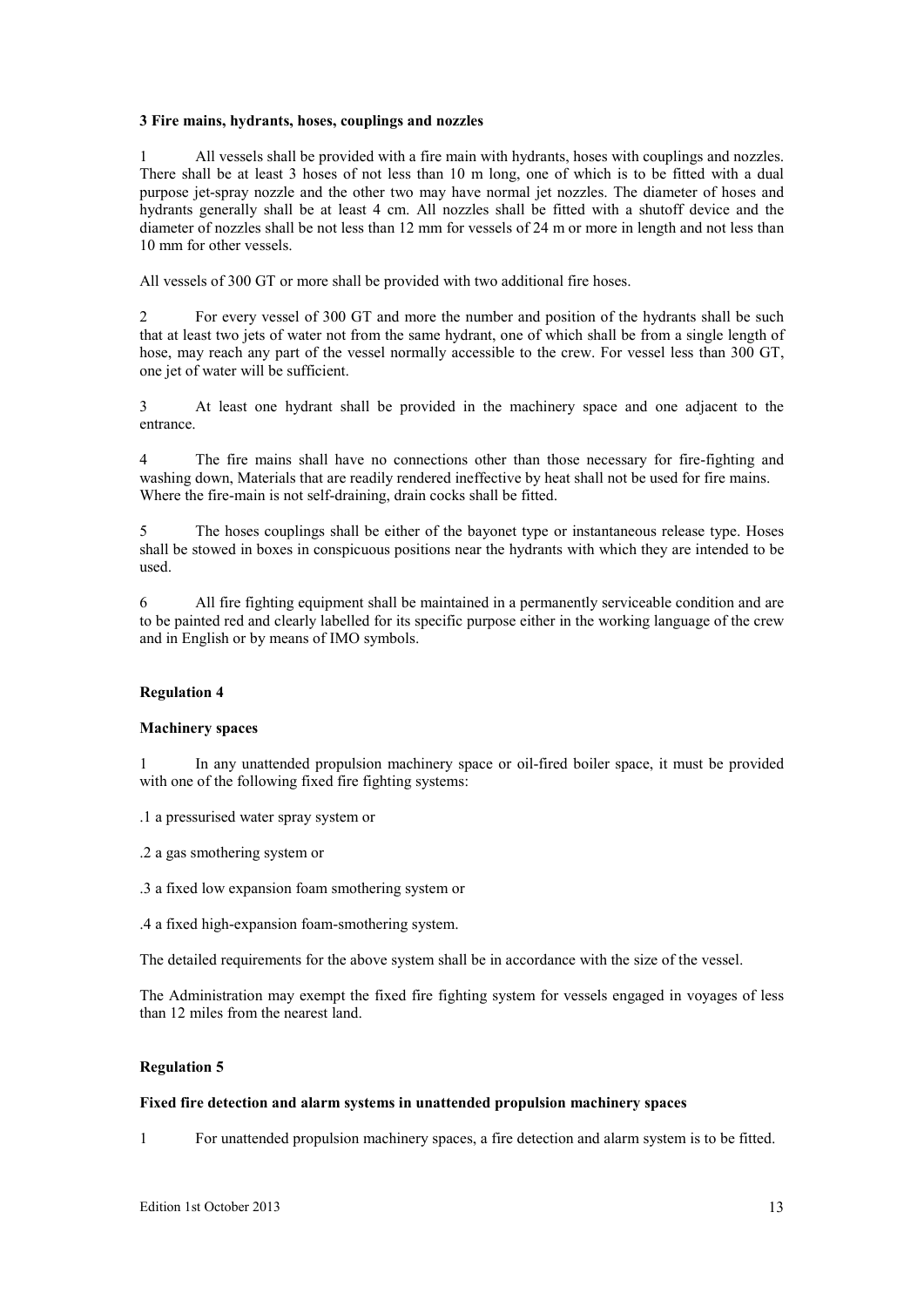## **Regulation 6**

## **Fire extinguishers**

1 All vessels shall be provided with a sufficient number of approved portable fire extinguishers for use in accommodation and service spaces with at least one on each deck.

2 For oil-fired boiler space, at least three portable fire extinguishers suitable for use on oil fires shall be provided. One of the fire extinguishers may be substituted by a receptacle containing at least 0.15 m3 of sand and a scoop.

3 For each space containing internal combustion type machinery, it shall be provided with one foam fire extinguisher of not less than 45 litres capacity or one carbon dioxide fire extinguisher of at least 30 kg capacity. In addition, one portable foam extinguisher for each 750 KW of engine power output part thereof and the total number of portable extinguishers shall not be less than two.

4 All extinguishers shall be charged every year and there shall be a spare charge provided for each portable fire extinguisher capable of being recharged or additional spare portable fire extinguisher if not. When the strength of the containers appears suspicious, it shall be pressure tested.

5 All extinguishers intended for use in a particular space shall be stowed near the entrance to that space.

6 Vessels sailing not more than 12 miles from the nearest land shall be provided with an appropriate number of portable extinguishers, at least one of which shall be appropriate to extinguish an oil fire. At least three portable extinguishers shall be provided.

## **Regulation 7**

#### **Fireman's outfit**

1 Vessels of 35 m or more in length shall be provided with at least one fireman's outfit completely equipped in accordance with FSS Code, as amended.

## **Regulation 8**

#### **Emergency escape breathing devices**

1 Vessels of more than 300 GT shall carry at least one emergency escape breathing devices within accommodation spaces and one in the engine room.

# **Regulation 9**

## **Fire alarm system, fire drills and muster lists**

1 Vessels of 35 m or more in length shall have a fire alarm system comprising of manually operated call points effectively placed throughout the vessel to ensure a readily accessible means of notification of a fire.

2 Vessels of 24 m or more in length shall have permanently and conspicuously displayed muster lists containing all specific tasks for the crew during a fire on board the vessel. It shall show call signals and the station to which each crew shall report and the tasks he shall perform in the event of fire.

3 Fire drills shall be conducted at least once a month in order to maintain the emergency preparedness of the crew and to ensure that the fire-fighting equipment are maintained in good condition and to train the crew in its use.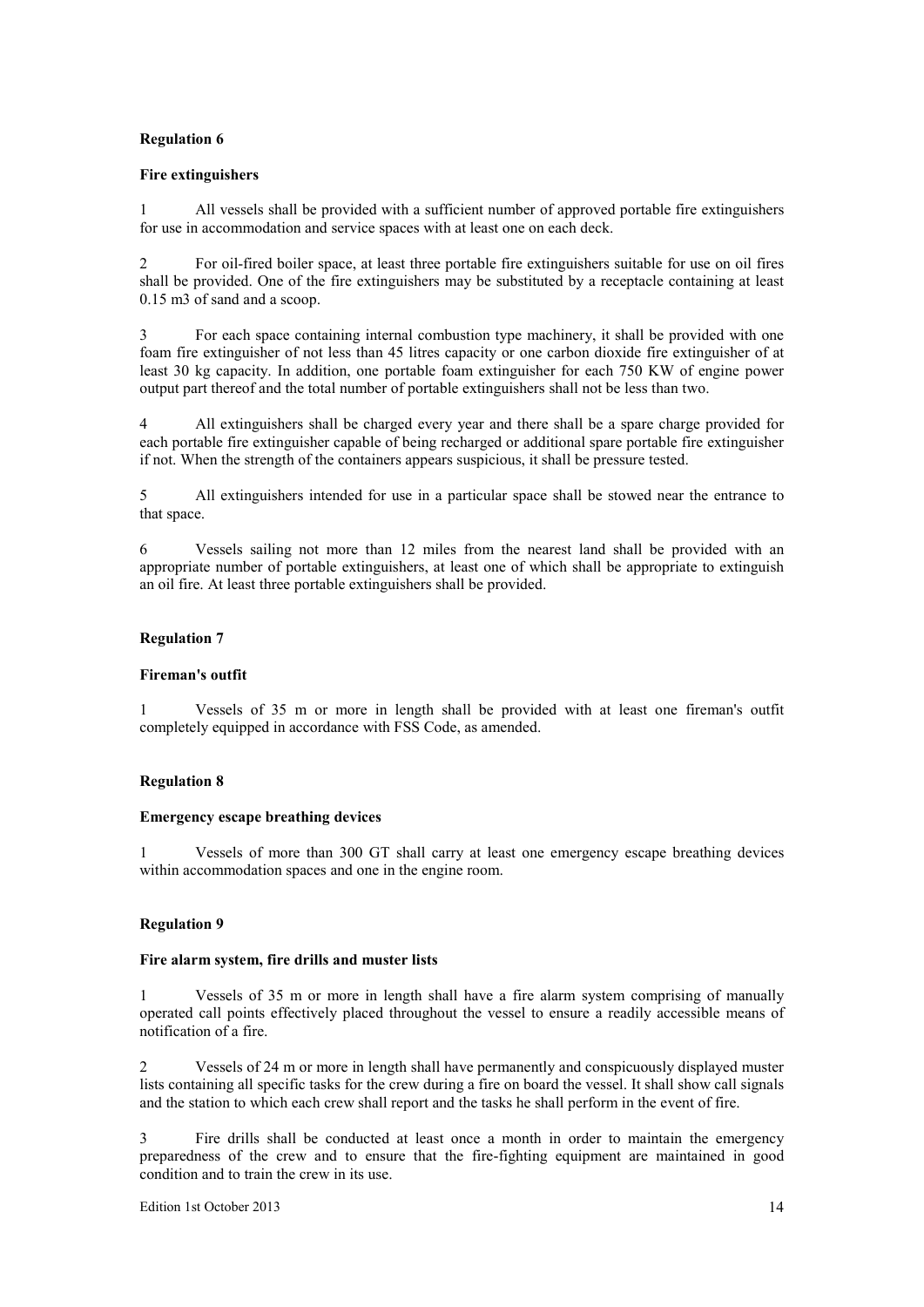## **Regulation 10**

# **Fire control plans**

1 Vessels of 24 m or more in length shall have a fire control plan permanently and conspicuously displayed on board the vessel.

# **Regulation 11**

# **Ready availability of fire-extinguishing appliances**

1 All fire-extinguishing appliances shall be maintained in good condition and be available for immediate use at all times.

2 Fire-extinguishing equipment and systems shall be subject to periodic inspections to ensure that they are in good working condition at least once a year, and to record the date and purpose of such inspections in a maintenance and test log, and in the ship's log.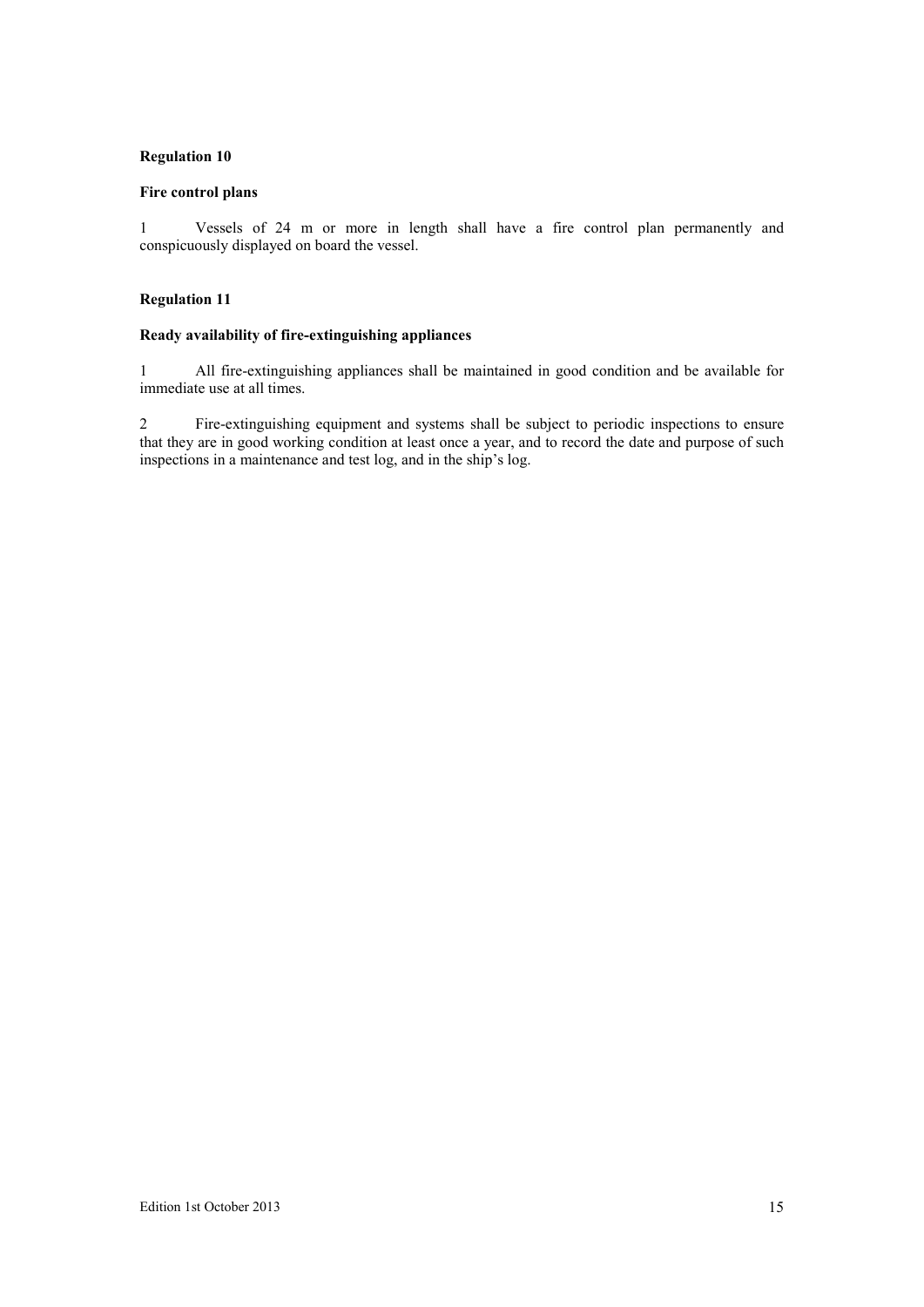## **LIFE-SAVING APPLIANCES AND ARRANGEMENTS**

## **Regulation 1**

## **General**

1 The provisions on life-saving appliances and arrangements under the present chapter shall comply with the LSA Code.

2 When the nature and conditions of the voyage are such that the application of the present Regulations is neither necessary nor reasonable, the Administration may adopt alternative arrangements if it is satisfied that they are as effective as the measures set out in this chapter.

## **Regulation 2**

#### **Approval of life-saving appliances and arrangements and their equipment**

1 The life-saving appliances and arrangements, and their equipment shall be approved by the Administration after ensuring that such life-saving appliances and arrangements and their equipment comply with the requirements of the LSA Code and are to be clearly labelled in the working language of crew and in the English language or by means of IMO symbols.

## **Regulation 3**

#### **Communications**

1 In addition to the means of alarm and communications set out in the present Regulations, any vessel or manned barge shall have on board:

.1 An emergency means shall be provided for two-way communication between emergency control stations, muster and embarkation stations and strategic positions on board.

.2 An emergency general alarm system capable of giving the signal for the crew to go to muster stations consisting of seven or more short blasts followed by a long blast on the vessel's siren or whistle supplied by the main or emergency electrical power. The system shall be capable of being controlled from the navigation bridge and shall be audible throughout the vessel, in all accommodation, machinery and spaces used by the crew.

#### **Regulation 4**

## **Line-throwing appliances**

1 Vessels engaged on voyages of more than 12 miles from the nearest land shall have a linethrowing appliance.

## **Regulation 5**

# **Personal life-saving appliances**

#### **1 Lifebuoys**

.1 Each lifebuoy shall be marked in capital letters in the Roman alphabet with the vessel's name and port of registry "TARAWA".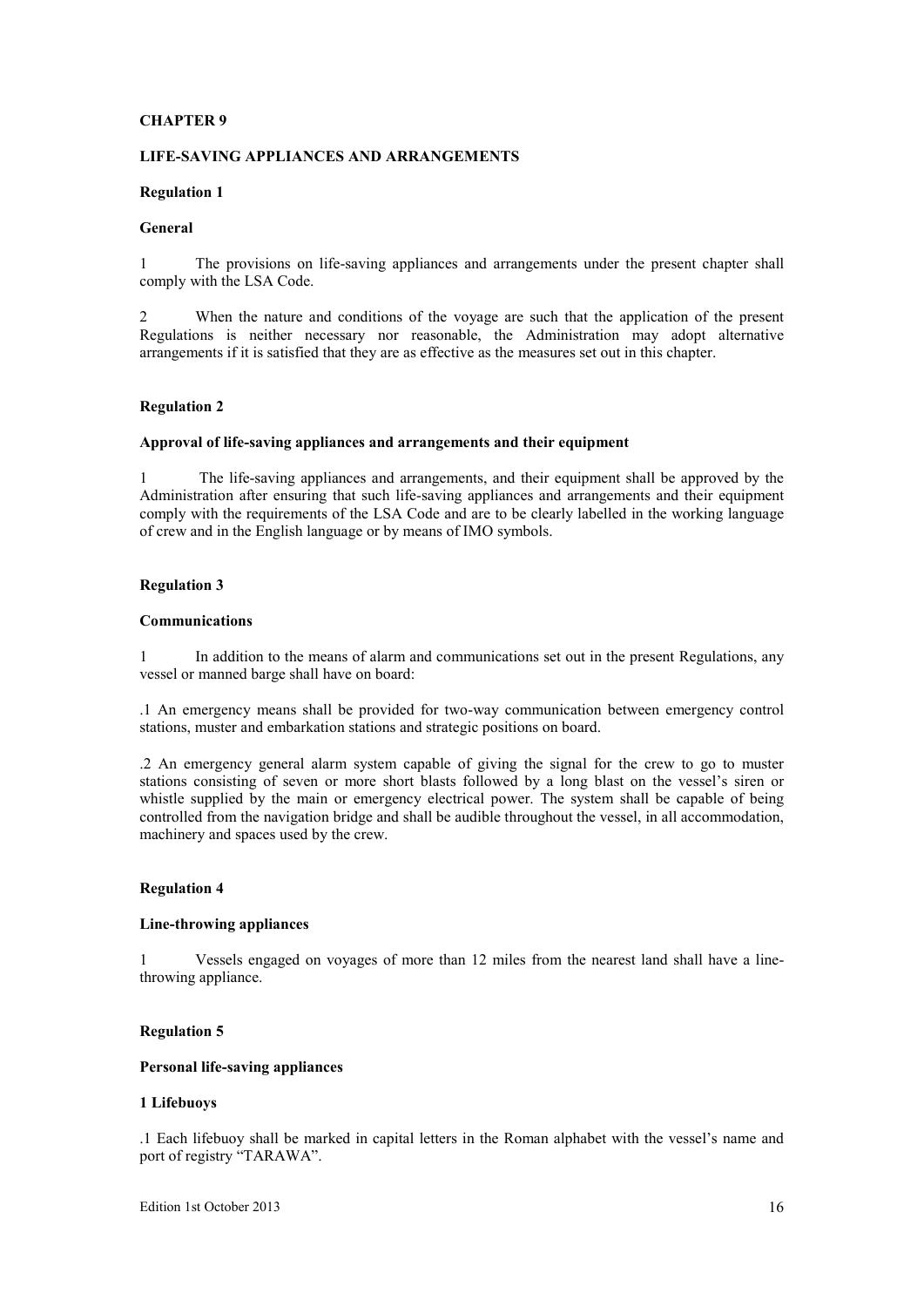.2 Lifebuoys shall be installed on board at readily accessible positions for all persons on board. They shall be capable of being rapidly cast loose for immediate use and not permanently secured in any way.

.3 While the vessel is in port or at anchorage, one of the lifebuoys provided with a lifeline shall be placed permanently at the gangway or the embarkation ladder.

.4 Vessels of 24 m or more in length shall have at least 4 lifebuoys, two of which shall be fitted with an automatic light, and one of the buoys also fitted with an automatic smoke signal.

Two lifebuoys, one on each side located on the main deck nearest to the waterline, shall be provided with a buoyant lifeline of 20 m in length.

.5 Vessels of less than 24 m in length shall have at least two lifebuoys, one of which shall be fitted with an automatic light.

.6 For vessels of 300 GT and more, on each side of the bridge wings, one lifebuoy with self-activating light and smoke signals shall be fitted in quick-release chutes for immediate release into the water below it at the side of the vessel.

#### **2 Life jackets**

All vessels or manned barges shall have on board a sufficient number of life jackets for every person on board. In addition, they shall have sufficient number of lifejackets for persons on watch. Each lifejacket shall be provided with a whistle and a light.

## **Regulation 6**

#### **Training and abandon ship drills**

1 Every crew member shall be trained in launching and manoeuvring of life-saving appliances.

2 The instructions for the use of life-saving appliances and arrangements shall be exhibited at muster stations, embarkation stations and common crew areas.

3 Muster stations and embarkation stations for lifeboats shall be provided with sufficient lighting supplied by the emergency electrical power.

4 Every crew member shall participate in at least one abandon ship drill and one fire drill every month. Each drill shall be the occasion of a training session on the use of the corresponding equipment. In addition, these drills shall take place within 24 hours of leaving port whenever 25 percent of the crew has been replaced since the last drill. In vessels fitted with lifeboats, different boats shall be swung out at successive drills. The lifeboats shall, where practicable, be lowered into the water at least once every four months at which time checks shall be carried out for the condition of all apparatus and system and the watertight integrity of the boats, as well as operation of the releasing devices. The drills shall be so arranged as to ensure that the crew thoroughly understand and is practiced in the duties he or she has to perform including instructions in the handling and operation of liferafts, where these are carried.

5 The conduct of the above drills and corresponding training shall be recorded in the ship's log, subject to inspection by the Administration.

## **Regulation 7**

## **Survival craft**

1 Cargo vessels other than oil tankers, chemical tankers and gas carriers, and manned barges, shall comply with the following requirements:

Edition 1st October 2013 17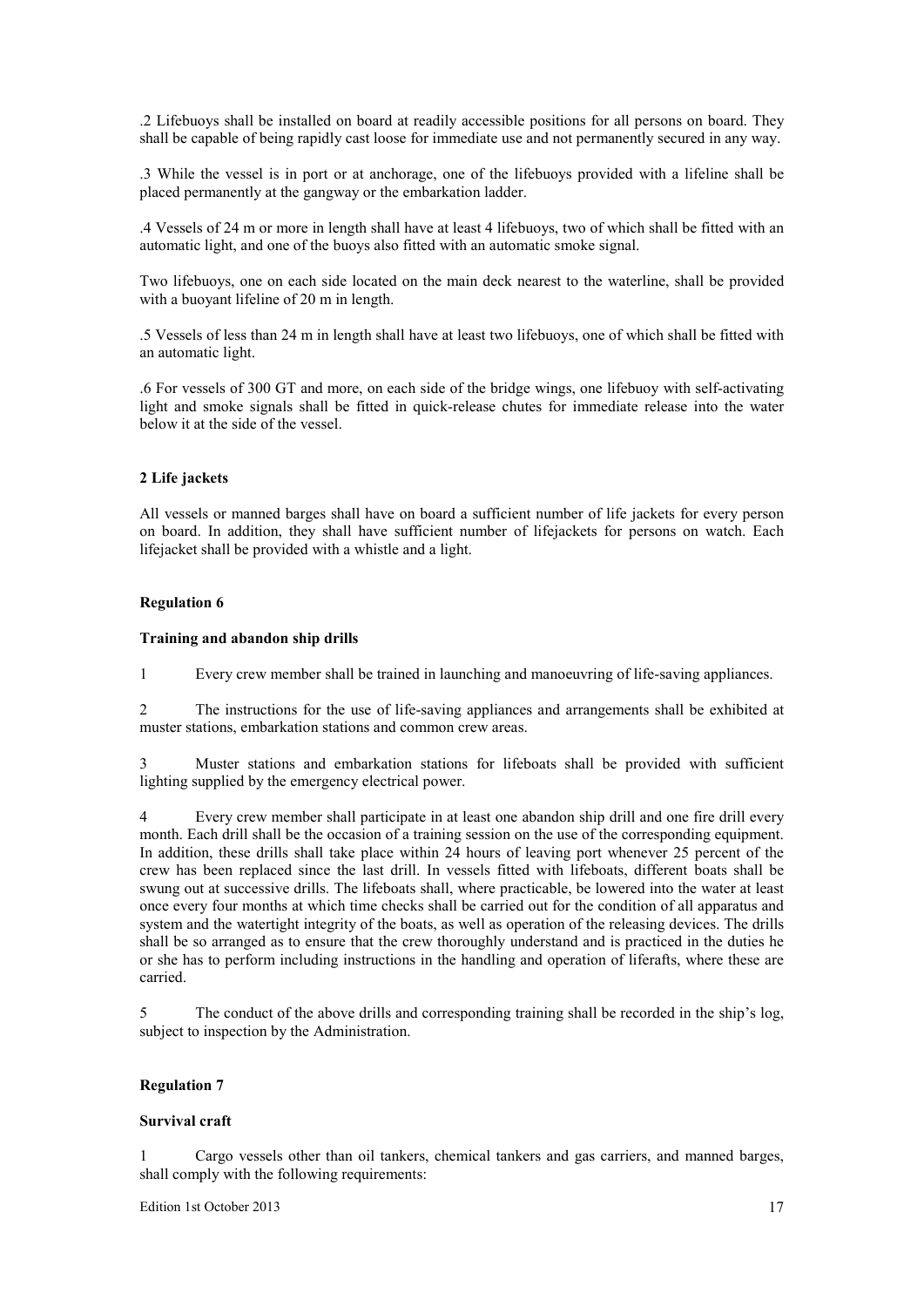.1 they shall carry, on each side, one or more survival craft conforming to the above-mentioned LSA Code, and have a total capacity sufficient to carry all the persons on board.

.2 except where the survival craft required by paragraph 1.1 can be rapidly transferred from one side of the vessel to the other to be launched, additional survival craft shall be provided such that the total capacity on each side is sufficient to accommodate 125% of the total number of persons on board.

2 Any tanker carrying oil or petroleum products with a flashpoint less than 60ºC, any tanker carrying chemical products and any gas carrier shall, in addition to complying with the requirements of paragraph 1, carry at least one rigid power-driven rescue boat unless:

.1 all the required survival craft consist of lifeboats, or

.2 at least one of the required lifeboats is a rescue boat as defined in the LSA Code.

3 The equipment of the survival craft shall be to the satisfaction of the Administration, taking into account:

.1 the area of navigation,

.2 the distance from the nearest safe haven, and

.3 the search and rescue services available in the area

4 For vessels undertaking voyages of less than 12 miles from the nearest land, only throwoverboard inflatable liferafts sufficient for all persons on board need to be provided on each side of the ship. If the liferaft is of a mass of less than 185 kg and stowed in a position for easy side-to-side transfer at a single open deck level, one or more liferaft of such aggregate capacity as will accommodate the total number of persons on board is sufficient.

5 The Administration may give dispensation from the above requirements based on the particular conditions of the vessel and the nature of its voyage.

# **Regulation 8**

#### **Stowage, launching and recovery of survival craft**

1 Survival craft shall be stowed such that:

.1 neither the survival craft nor its launching gear will interfere with the operation of any other survival craft at any other launching station,

.2 they are to be as near to the water surface as it is safe and practicable, and

.3 they are kept in a state of continuous readiness and two members of the crew can carry out preparations for embarkation and launching in less than five minutes.

2 The arrangements for the recovery of survival craft shall be to the satisfaction of the Administration.

3 Survival craft which are not stowed under davits or equivalent systems shall be stowed such that they are secured to the vessel by hydrostatic release units.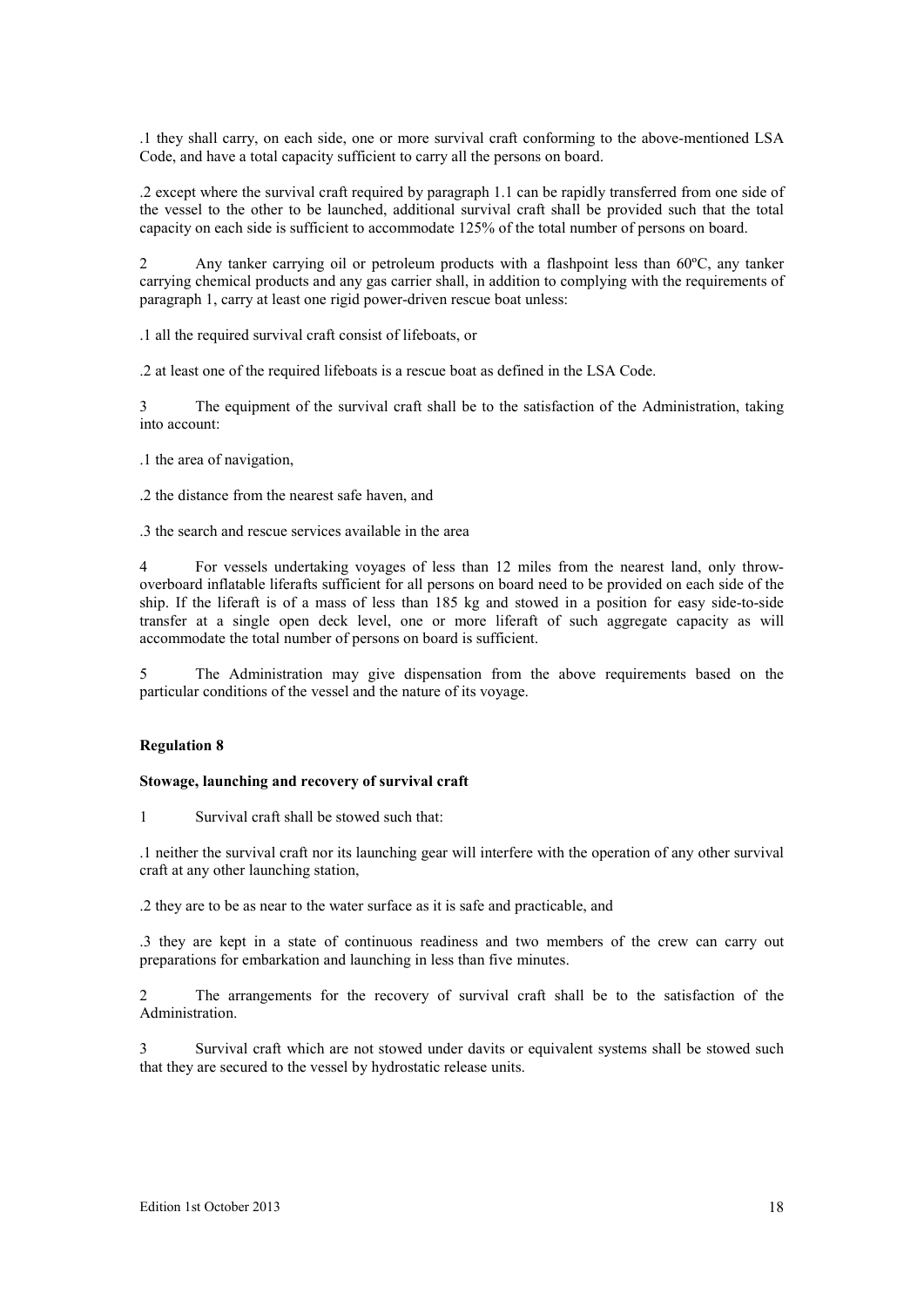# **Regulation 9**

# **Marking of survival craft**

1 All survival craft shall be marked in capital letters in the Roman alphabet with:

.1 the name of the vessel and its port of registry,

.2 the name of the authority which approved the craft, and

.3 the maximum number of persons for which it is approved.

# **Regulation 10**

# **Operational readiness, maintenance and inspections**

# **1 Operational readiness**

All vessels' life-saving appliances shall be in working order and ready for immediate use at all times.

# **2 Maintenance**

 Instructions for maintenance on board of rigid survival craft shall be exhibited and such maintenance shall be effected in accordance with such instructions

# **3 Weekly inspection**

The following tests and inspections shall be carried out weekly:

.1 all survival craft and launching appliances shall be visually inspected to ensure that they are ready for use; and

.2 the emergency general alarm system shall be tested.

# **4 Monthly inspections**

 Inspection of the life-saving appliances, including lifeboat equipment, shall be carried out monthly using a checklist to ensure that they are complete and in good order. A report of the inspection shall be entered in the ship's log.

# **5 Servicing of inflatable liferafts and inflated rescue boats**

Every inflatable liferaft and inflated rescue boat shall be serviced at intervals not exceeding twelve months in a servicing station approved by the Administration. In case of unavailability of service station, the Administration may authorise up to a maximum of seventeen months interval.

# **6 Servicing of hydrostatic release units**

Hydrostatic release units shall be serviced at intervals not exceeding twelve months in a servicing station approved by the Administration. In case of unavailability of service station, the Administration may authorise up to a maximum of seventeen months interval.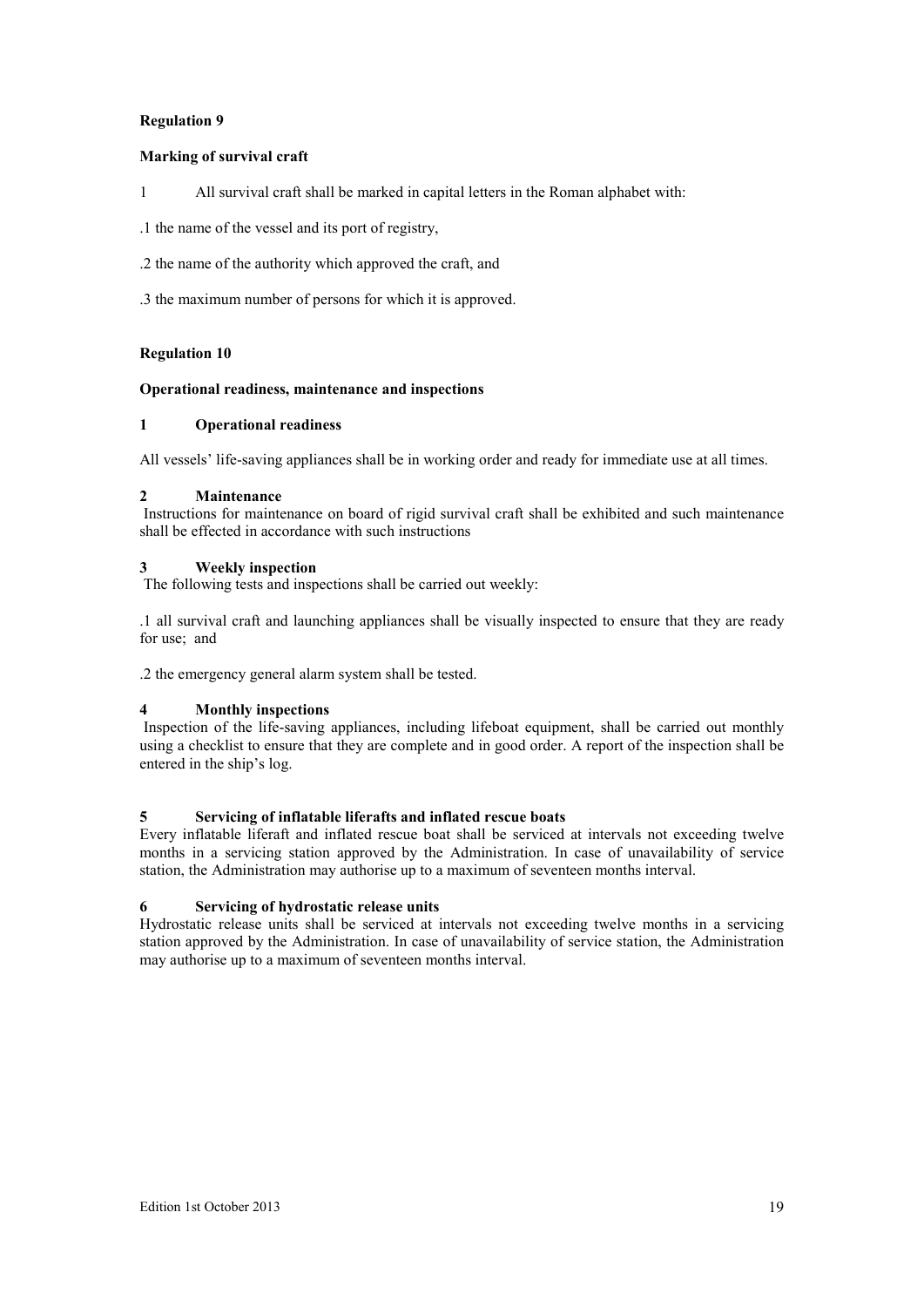## **RADIOCOMMUNICATIONS**

## **Regulation 1**

## **General**

1 Vessel of 100 GT or more not fitted with a radiotelegraph station shall be provided with a radiotelephone station according to Chapter IV of SOLAS 74 Convention, as amended.

2 Vessel not fitted with a radiotelephone or radiotelegraph station shall have a VHF radiotelephone station according to Chapter IV of SOLAS 74 Convention, as amended.

3 Vessel engaged on voyage of more than 12 miles from the coast, shall be fitted with a radar transponder and a NAVTEX receiver according to Chapter IV of SOLAS 74 Convention, as amended.

# **Regulation 2**

## **Exemptions**

1 The Administration may permit exemptions from any of the above requirements for vessels engaged on voyages of less than 12 miles from the nearest land or having regard to the search and rescue facilities in the vessel's area of operation.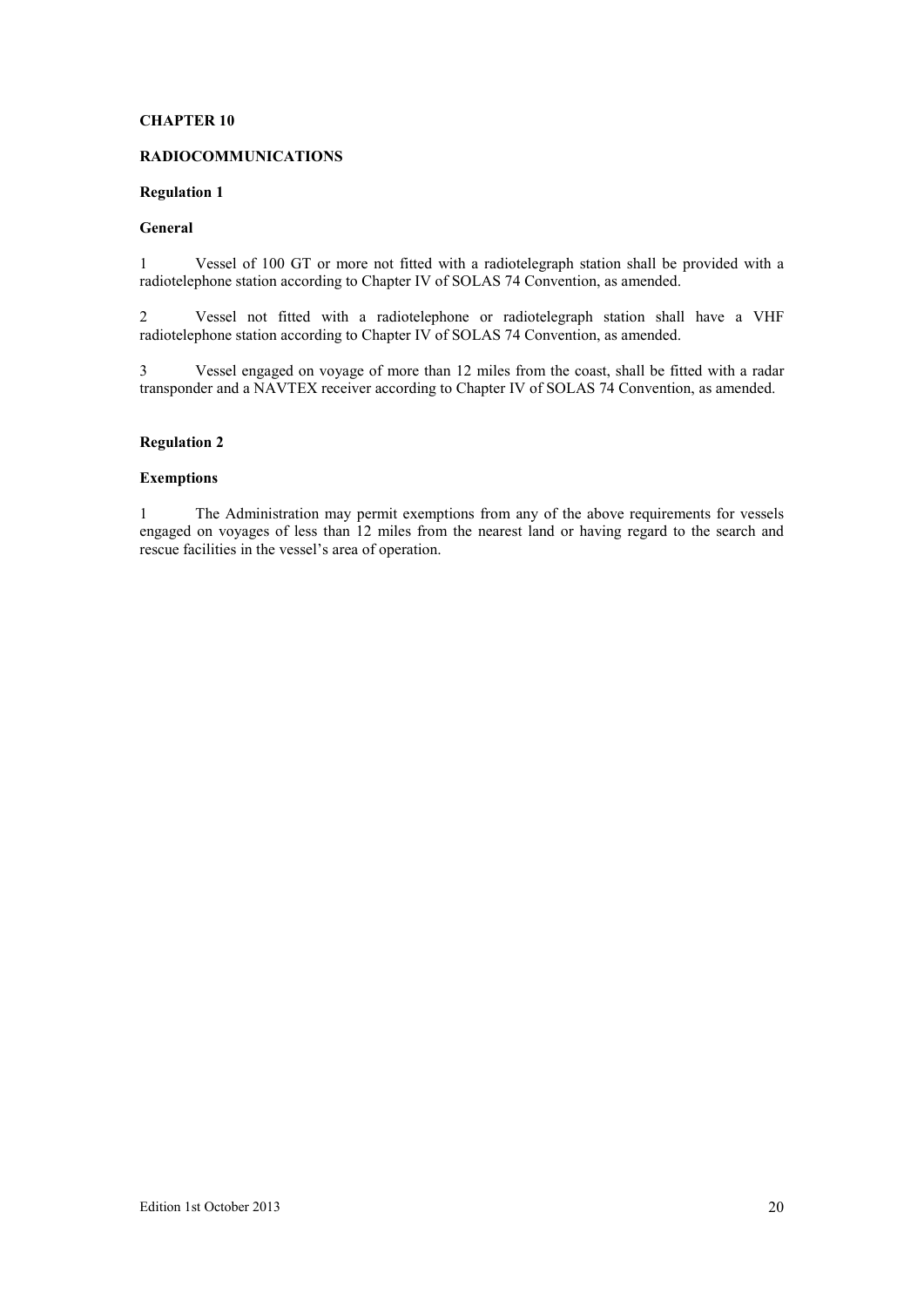# **SAFETY OF NAVIGATION**

# **Regulation 1**

# **General**

1 The provisions of Chapter V of the SOLAS Convention, as amended, on safety of navigation and the following provisions shall apply to vessels covered by the present Regulations.

# **Regulation 2**

## **Shipborne navigational equipment, safety equipment and nautical publications**

1 Vessels subject to the present Regulations shall carry the following equipment, instruments and nautical documents, unless the Administration may exempt any of them if it is satisfied that they are neither reasonable nor necessary for the safety of the vessel:

.1 a properly adjusted standard magnetic compass to determine the vessel's heading and display the readings at the main steering position;

.2 nautical charts and publications to plan and display the vessel's route for the intended voyage and to plot and monitor positions throughout the voyage;

.3 a Global Navigation Satellite System suitable for use at all times throughout the intended voyage to establish and update the vessel's position by automatic means;

.4 for vessels of less than 150 GT and if practical, radar reflector, or other means, to enable detection by vessels navigating by radar at both 9 and 3 GHz;

.5 a radar capable of operating in the 9 GHz frequency band;

.6 for vessels above 300 GT to provide an echo-sounding device to measure and display the available depth of water, and vessels of less than 300 GT to have a hand sounding lead of at least 50 m;

.7 6 parachute distress signals and 2 floating smoke signals of an approved type;

- .8 first aid equipment with medical guide;
- .9 a list of coastal stations;

.10 a copy of Regulations for the Prevention of Collisions at Sea;

.11 a copy of current laws and regulations in force on safety of maritime navigation and International Convention on Safety of Life at Sea if the vessel is engaged in international navigation;

.12 gangway and pilot ladder, if applicable;

.13 signalling lamps, and other visual and audible means of signalling required by the regulations to prevent collisions at sea. Vessels of over 150 GT shall have on board an efficient daylight signalling lamp which shall not be solely dependent upon the vessel's main source of electrical power.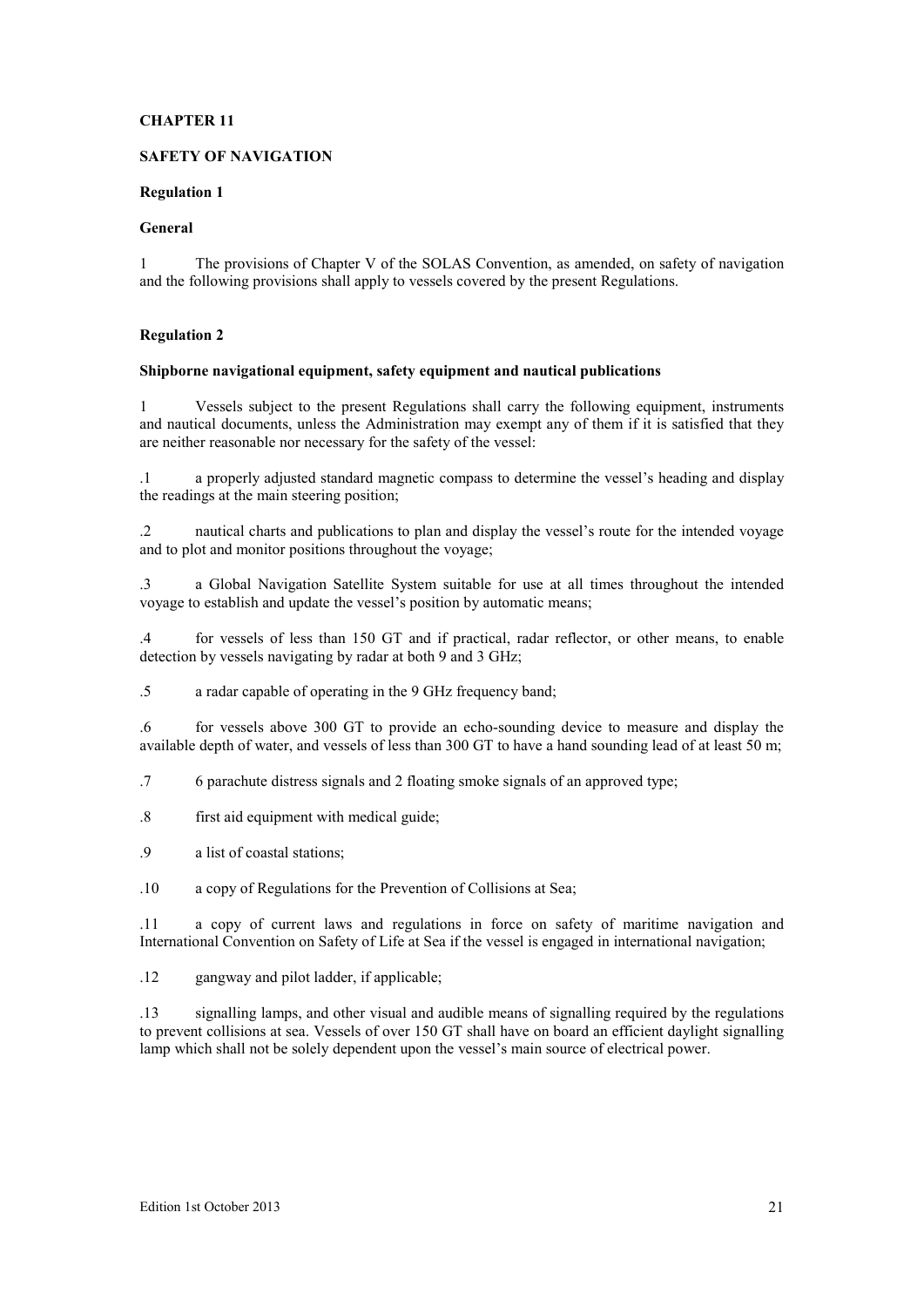# **Regulation 3**

## **Plans and documents to be carried on board**

1 Vessels shall carry the following plans and documents in the working language of the crew; if not in English then an English translation shall also be available:

- .1 an overall plan of the ship (General Arrangement)
- .2 a plan or diagram of capacities
- .3 a stability booklet
- .4 an engine room plan
- .5 a plan or diagram of the bilge-pumping systems
- .6 a plan or diagram of the various systems for main propulsion and auxiliary systems
- .7 a plan or diagram of the electrical installations
- .8 a plan or diagram of the fire and safety systems

2 The list of plans and documents required on board for vessels not navigating more than 12 miles from the nearest land shall be determined by the Administration.

# **Regulation 4**

## **Ship's log**

1 Vessel shall maintain a ship's log, with numbered pages and initialled with all entries being made in ink and signed each day by the Master. The navigation log, the engine-room log and the radio log shall constitute the ship's log.

2 Matters relating to the safety of the vessel, in all circumstances, shall be entered in chronological order in the ship's log, as well as meteorological conditions and any incidents relating to safety of life at sea.

3 On vessels of less than 24 m in length which do not navigate more than 12 miles from the nearest land, the navigational, engine room and radio logs may be replaced by a single ship's log in which shall be recorded the main events relating to the voyage and safety of life at sea.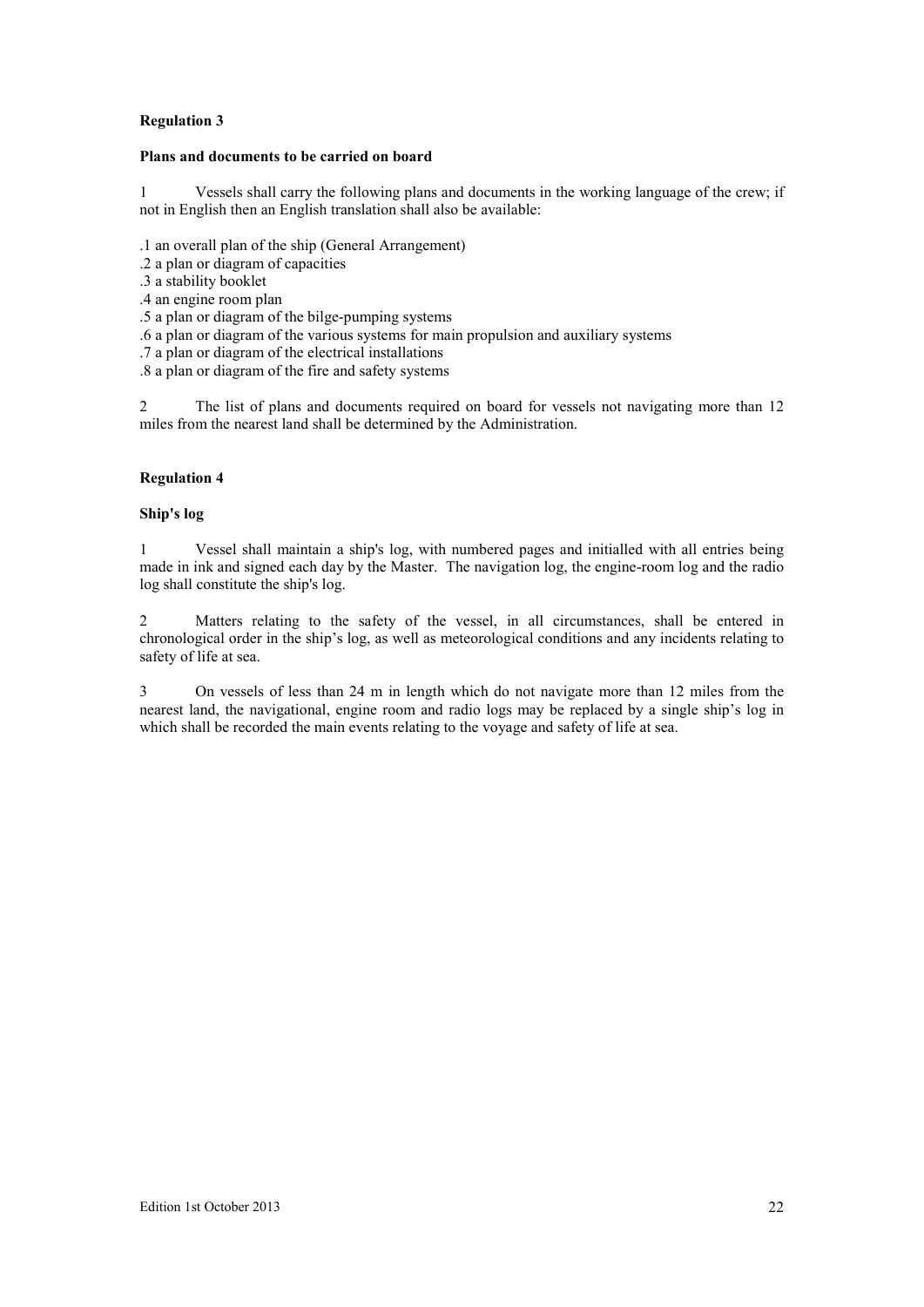#### **PREVENTION OF POLLUTION**

#### **Regulation 1**

## **Certificates**

1 Vessels of 400 gross tonnage and upwards, engaged in international voyages and subject to the present Regulations, shall be issued with the following certificates according to the relevant provisions of the International Convention for the Prevention of Pollution from Vessels, 1973, as amended by the Protocol of 1978, hereinafter referred to as MARPOL:

.1 an International Oil Pollution Prevention Certificate,

. 2 an International Air Pollution Prevention Certificate,

 .3 for the vessels certified to carry noxious liquid substances in bulk, an International Pollution Prevention Certificate for the carriage of Noxious Liquid Substances in Bulk.

2 Vessels of more than 200 gross tonnage and those of less than 200 gross tonnage which is certified to carry more than 10 persons, engaged in international voyages shall be issued an International Sewage Pollution Prevention Certificate.

3 Oil tankers of 150 gross tonnage and above shall be issued an International Oil Pollution Prevention Certificate.

4 Every vessel subject to certification under paragraphs 1 to 3 complies with all the relevant requirements of the relevant Annex to MARPOL.

#### **Regulation 2**

## **Discharge at sea**

1 Any discharge into the sea of oil or oily mixtures from vessels shall be prohibited, except when the following provisions are satisfied:

.1 the vessel is proceeding en route;

 .2 the vessel has in operation equipment of a design approved by the Administration that ensures that the oil content of the effluent without dilution does not exceed 15 parts per million;

.3 the oily mixture does not originate from cargo pump room bilges on oil tankers; and

.4 the oily mixture, in case of oil tankers, is not mixed with oil cargo residues.

2 Disposal of garbage at sea is prohibited, except food waste at a distance of more than 12 miles from the nearest land.

# **Regulation 3**

## **Retention on board**

1 Vessels shall be provided with a tank or tanks of adequate capacity, having regard to the type of machinery and length of voyage, to receive the oil residues (sludge) which cannot be dealt with, such as those resulting from the purification of fuel and lubricating oils and oil leakages in the machinery spaces.